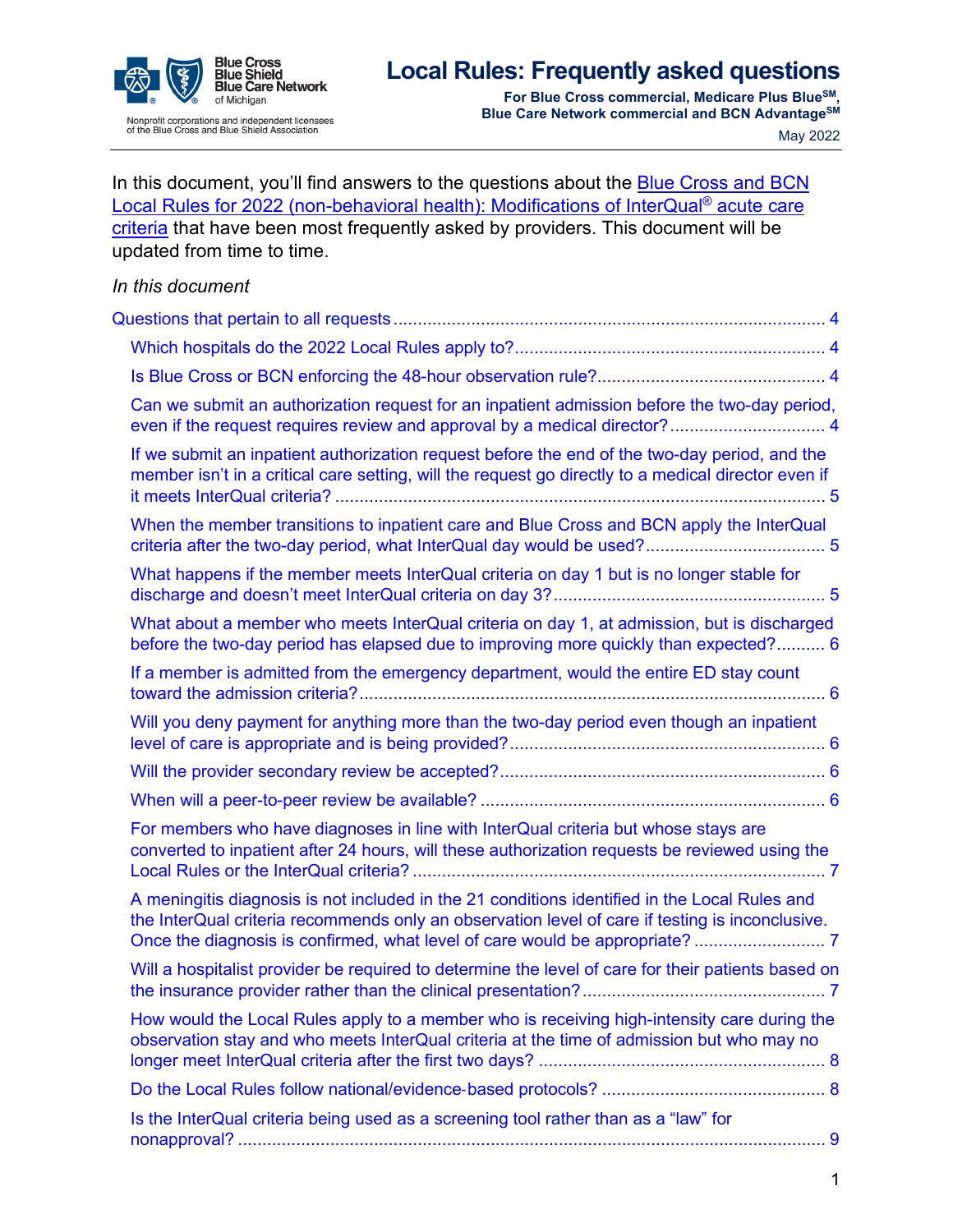

Nonprofit corporations and independent licensees<br>of the Blue Cross and Blue Shield Association

**For Blue Cross commercial, Medicare Plus BlueSM, Blue Care Network commercial and BCN AdvantageSM** May 2022

| Does an observation stay allow for the same level of care as an inpatient admission?  9                                                                                                  |
|------------------------------------------------------------------------------------------------------------------------------------------------------------------------------------------|
|                                                                                                                                                                                          |
|                                                                                                                                                                                          |
| Will the Local Rules disrupt current clinical processes for patient care as well as prevent                                                                                              |
| Will a hospital need to provide Blue Cross and BCN members a written explanation of the<br>two-day rule, since this may affect the care they'll receive by not being admitted in         |
| If a hospital has a contract that requires that members meet InterQual criteria, do the Local<br>Rules circumvent the InterQual criteria and prevent members from being admitted? 10     |
| Will a hospital be required to accept an observation level of payment for a Local Rules                                                                                                  |
| Will Blue Cross and BCN change its administrative policies to be consistent across all lines of                                                                                          |
| How are Blue Cross and BCN addressing hospitals' concerns about the increased<br>administrative burden that results from having to request authorization for medically                   |
| What are the exclusions related to what InterQual criteria should be used and when?13                                                                                                    |
| How do Blue Cross and BCN propose that hospitals handle the increased burden of having to                                                                                                |
| Due to the pandemic and hospital staffing shortages, would the Local Rules allow only<br>immediate ICU admissions even though there are other patients that meet the InterQual           |
| For requests that do not meet the InterQual criteria, does the secondary review take into                                                                                                |
| Are the InterQual criteria for episode day 3 used at the 49th-hour mark to assess the need for                                                                                           |
| Are intermediate and critical InterQual criteria subsets excluded from the Local Rules                                                                                                   |
| Do the Local Rules conflict with Article II of the Participating Hospital Agreement?15                                                                                                   |
| Do the Local Rules change the definition of "observation" by increasing the case mix index on<br>observation members who have higher acuity and longer lengths of stay? 15               |
| Can the Local Rules cause members to be moved inappropriately to an outpatient place of<br>service — for example, for persistent V-tach or nephrolithiasis with obstructive uropathy? 15 |
| When the Local Rules are implemented, will a hospital have a difficult time receiving an<br>inpatient approval for a member who would have previously qualified for inpatient care? 16   |
| When a member doesn't meet the two-day threshold, why would the authorization request                                                                                                    |
| Why is the length of stay being used as a component for acute medical inpatient criteria? 17                                                                                             |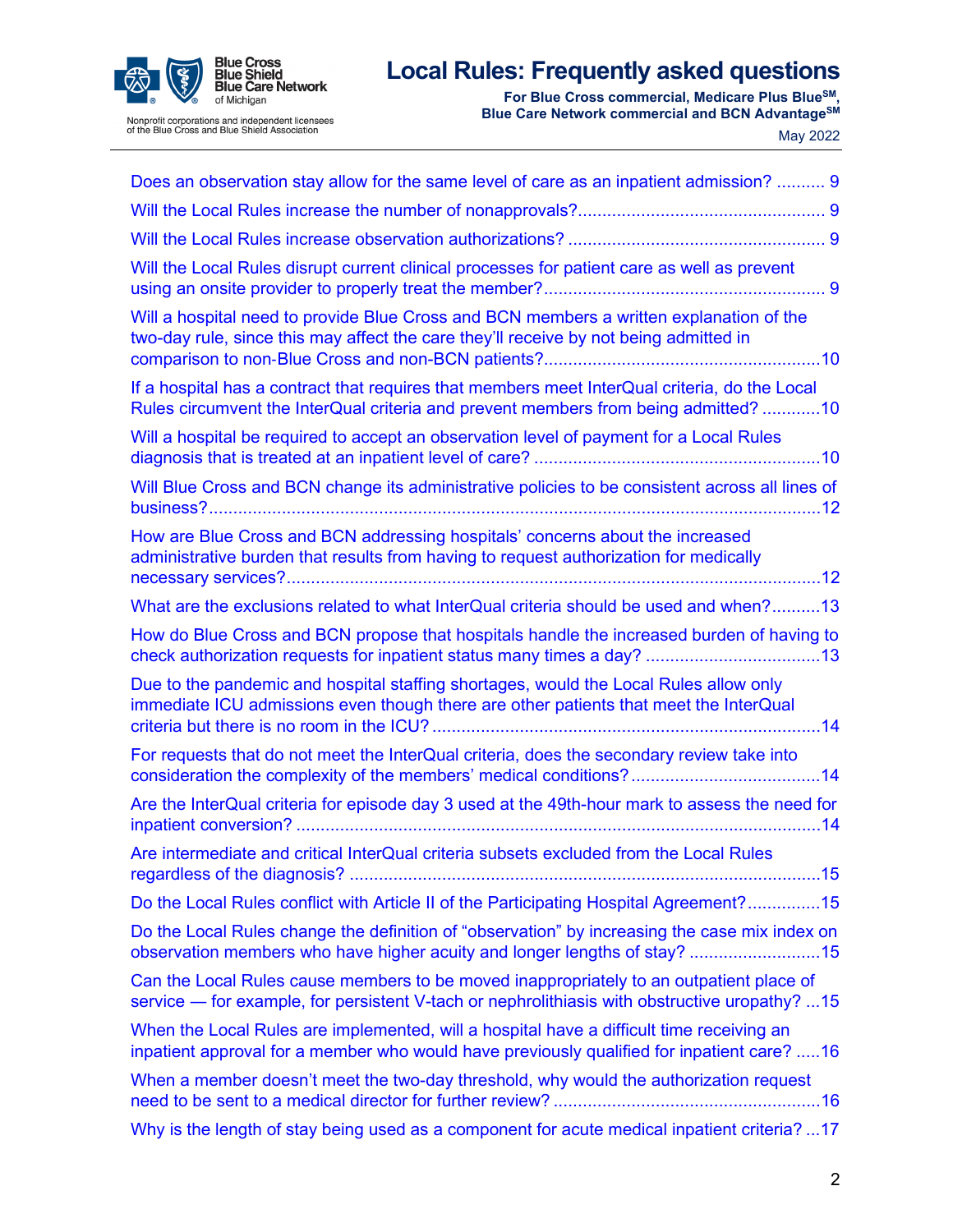

# Nonprofit corporations and independent licensees<br>of the Blue Cross and Blue Shield Association

# **Local Rules: Frequently asked questions**

**For Blue Cross commercial, Medicare Plus BlueSM, Blue Care Network commercial and BCN AdvantageSM** May 2022

| Will Blue Cross and BCN invest in electronic systems to make information sharing more<br>automated, as the Local Rules could have a negative impact on authorization approvals?17                                                                                                                                                                                                                                                                                                        |
|------------------------------------------------------------------------------------------------------------------------------------------------------------------------------------------------------------------------------------------------------------------------------------------------------------------------------------------------------------------------------------------------------------------------------------------------------------------------------------------|
| Will hospital-care-at-home programs be affected by the Local Rules? 17                                                                                                                                                                                                                                                                                                                                                                                                                   |
| Will a member's conditions be defined by an ICD-10 code or other specific identifiers as                                                                                                                                                                                                                                                                                                                                                                                                 |
| Are Blue Cross and BCN evaluating each individual authorization request based on the Local<br>Rules or is this a broad list of conditions that hospitals must abide by for 48-hour                                                                                                                                                                                                                                                                                                       |
| Is the inclusion of anemia based on a DRG code for only chronic anemia?18                                                                                                                                                                                                                                                                                                                                                                                                                |
| What is the Blue Cross and BCN clinical criteria for observation for arrhythmia? What types of                                                                                                                                                                                                                                                                                                                                                                                           |
|                                                                                                                                                                                                                                                                                                                                                                                                                                                                                          |
|                                                                                                                                                                                                                                                                                                                                                                                                                                                                                          |
| When will peer-to-peer review be available for Medicare Advantage requests? 19                                                                                                                                                                                                                                                                                                                                                                                                           |
| Will there be a difference between BCN Advantage and Medicare Plus Blue, if the adverse<br>determination is already given, as to whether a conversation is allowed? 19                                                                                                                                                                                                                                                                                                                   |
| Do Blue Cross and BCN Medicare Advantage products follow the "two midnight" rule?19                                                                                                                                                                                                                                                                                                                                                                                                      |
| Would the InterQual criteria supersede a provider's judgment for Medicare Advantage<br>members who are not able to be admitted per the Center for Medicare & Medicaid Services'                                                                                                                                                                                                                                                                                                          |
| By requiring that all members with the specified conditions must remain in observation status<br>for the first 48 hours, the CMS "two midnight" rule permits instances in which medical<br>necessity would allow an inpatient status based on the treating physician's judgment of the                                                                                                                                                                                                   |
| Are Blue Cross and BCN going to waive the case manager's obligation to provide the<br>Medicare Outpatient Observation Notice and An Important Message from Medicare About                                                                                                                                                                                                                                                                                                                |
| Why don't Blue Cross and BCN follow the CMS definition of an observation?<br>.21                                                                                                                                                                                                                                                                                                                                                                                                         |
| A likely unintended consequence of the Local Rules is reduced CMS payments to teaching<br>hospitals, which will be disproportionally penalized under the rules. CMS currently pays a<br>teaching hospital for the cost of indirect medical education, or IME, for inpatient services. By<br>shifting cases to outpatient observation that are appropriately inpatient cases under CMS<br>policy, hospitals will lose vital IME payments from CMS, putting additional financial strain on |
| The Local Rules requirement may result in Blue Cross patients receiving a lower level of care<br>than non-Blue Cross patients for the same condition. This requirement would also be contrary                                                                                                                                                                                                                                                                                            |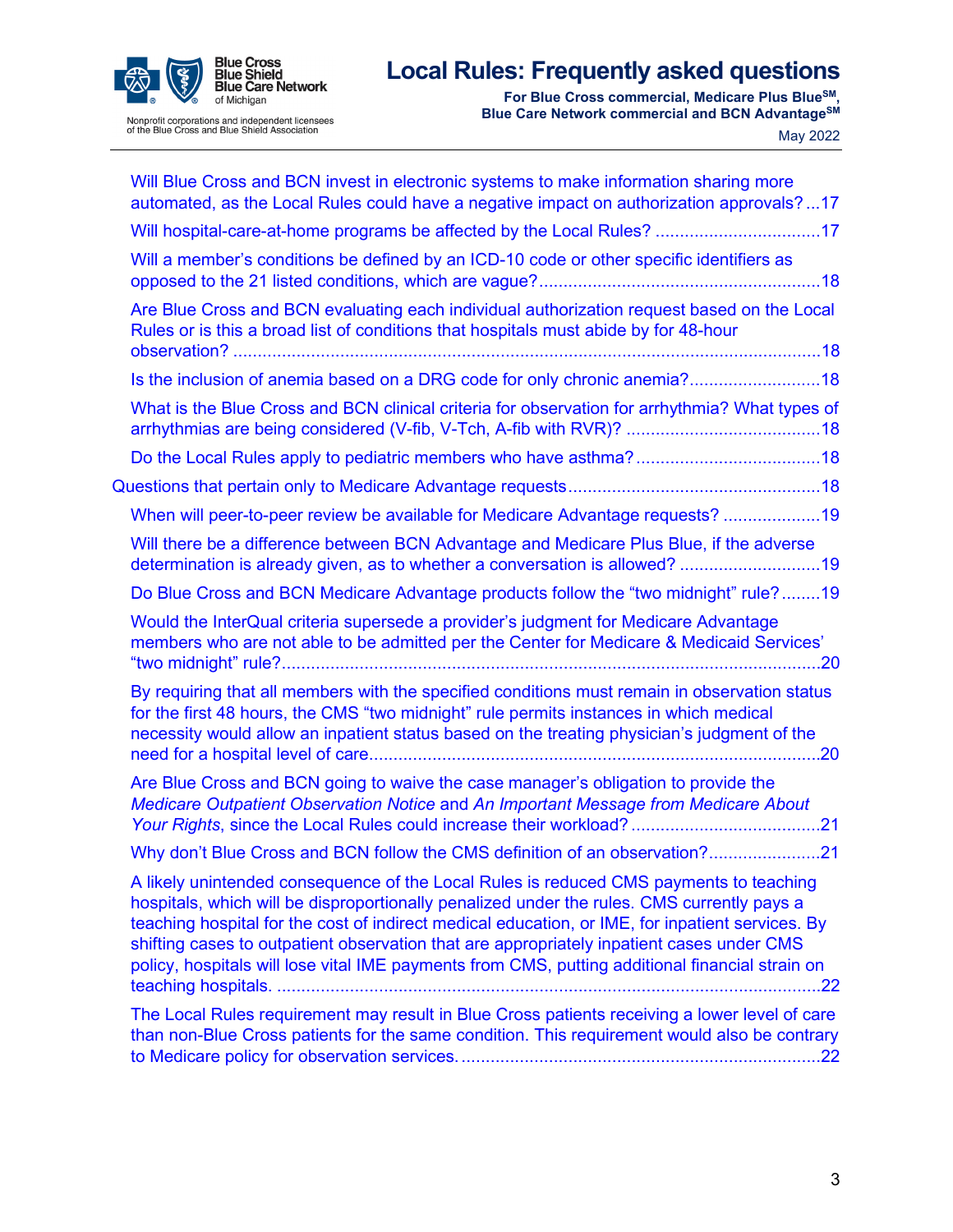

**For Blue Cross commercial, Medicare Plus BlueSM, Blue Care Network commercial and BCN AdvantageSM** 

May 2022

# <span id="page-3-0"></span>**Questions that pertain to all requests**

This section has questions that pertain to authorization requests for Blue Cross Blue Shield of Michigan commercial, Medicare Plus Blue, Blue Care Network commercial and BCN Advantage requests.

# <span id="page-3-1"></span>**Which hospitals do the 2022 Local Rules apply to?**

The [2022 Local Rules](https://ereferrals.bcbsm.com/docs/common/common-2022-interqual-mod.pdf) (modifications of InterQual® acute care criteria) apply to all Michigan hospitals, for Blue Cross commercial Medicare Plus Blue, Blue Care Network commercial and BCN Advantage authorization requests for acute inpatient medical admissions.

For hospitals outside of Michigan, the 2022 Local Rules apply only to Medicare Plus Blue requests for acute inpatient medical admissions.

#### <span id="page-3-2"></span>**Is Blue Cross or BCN enforcing the 48-hour observation rule?**

Blue Cross and BCN have updated the earlier language we used, which stated that an observation setting is not required.

Blue Cross and BCN are not telling hospitals that they need to provide 48 hours of observation or that hospitals must write an observation order. We are requesting that hospitals wait for two days and submit the authorization request on the third day along with all the pertinent clinical documentation.

The Local Rules are expected to help ensure the appropriateness of the level of care for the member and to decrease touchpoints and nonapprovals due to inadequate information.

# <span id="page-3-3"></span>**Can we submit an authorization request for an inpatient admission before the two-day period, even if the request requires review and approval by a medical director?**

For the 21 conditions identified in the Local Rules, requests for inpatient care should be submitted only after the two-day period has elapsed. The exception is for members in a critical care setting; for those members, you can submit the request prior to completion of the two-day period, along with all clinical documentation supporting the InterQual critical level of care.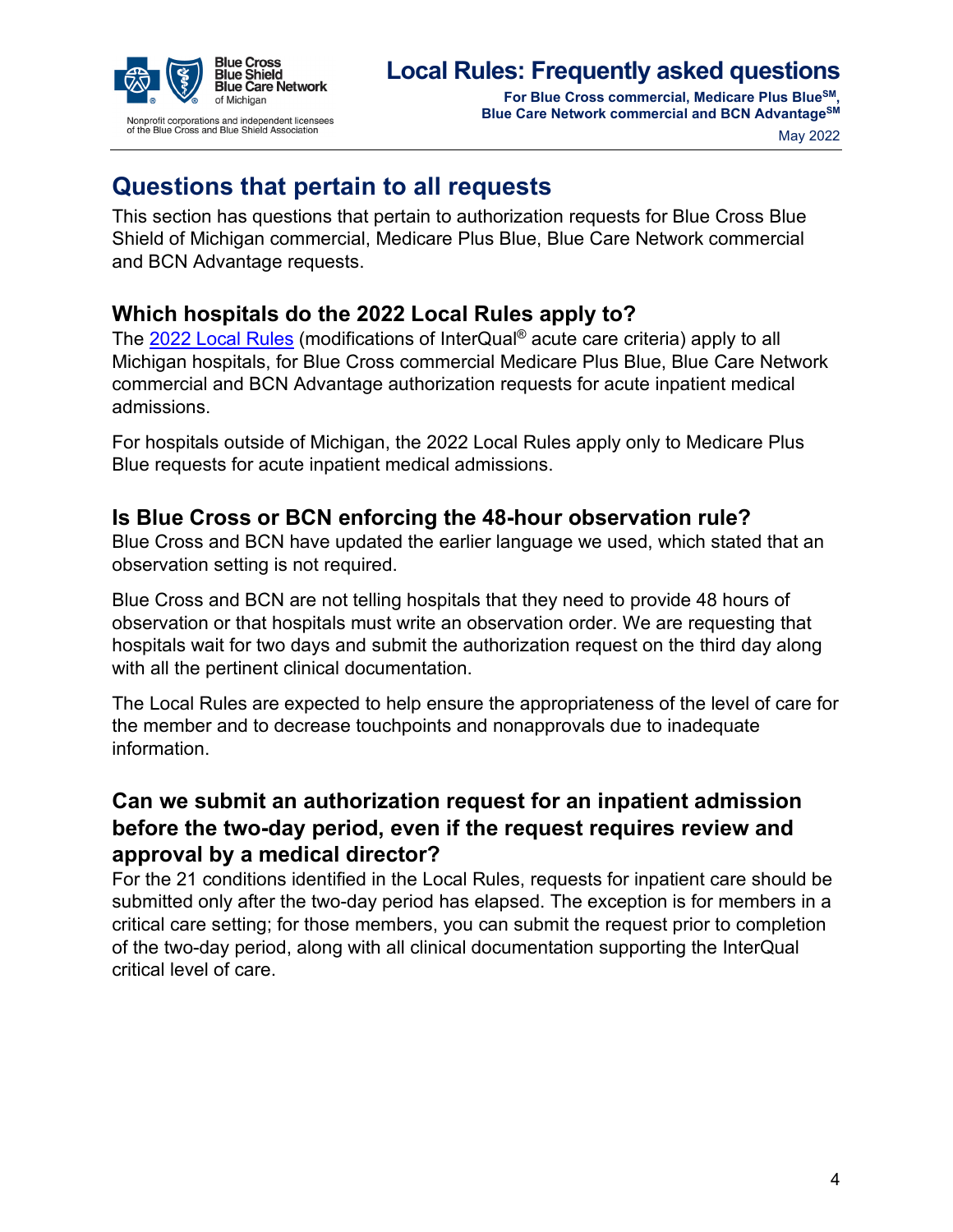

# <span id="page-4-0"></span>**If we submit an inpatient authorization request before the end of the two-day period, and the member isn't in a critical care setting, will the request go directly to a medical director even if it meets InterQual criteria?**

If the member hasn't been in the hospital for two days and isn't in a critical care setting, we'll request that you wait until the member has been in the hospital for two days to send additional information about the member's condition. We'll make the request through the Case Communication field in the e-referral system or by calling the facility, or both.

The message we'll send says "Blue Cross/Blue Care Network has a local rule for this condition. Please provide information if the patient remains hospitalized on day 3 with same or worsening symptoms requiring continued treatment. We are granting you an extension to provide this information by (insert time and date). If the information is not received, you could be issued a non-approval."

On the third day, we'll review and process the case with or without the additional clinical information:

- If the request does not meet InterQual criteria, we'll refer it to a medical director for secondary review.
- If the member's stay in the hospital was less than the two days, we'll refer the case to a medical director for secondary review.

### <span id="page-4-1"></span>**When the member transitions to inpatient care and Blue Cross and BCN apply the InterQual criteria after the two-day period, what InterQual day would be used?**

We'll apply InterQual criteria episode day 3.

#### <span id="page-4-2"></span>**What happens if the member meets InterQual criteria on day 1 but is no longer stable for discharge and doesn't meet InterQual criteria on day 3?**

For members who are not in a critical care setting and who have one of the 21 conditions identified in the Local Rules, we're asking that you don't submit the authorization request to us until after the first two days. This will allow you time to gather all of the pertinent clinical information and submit a more complete clinical representation of the member.

For members in a critical care setting, you can submit the request prior to completion of the two-day period, along with all clinical documentation supporting the InterQual critical level of care.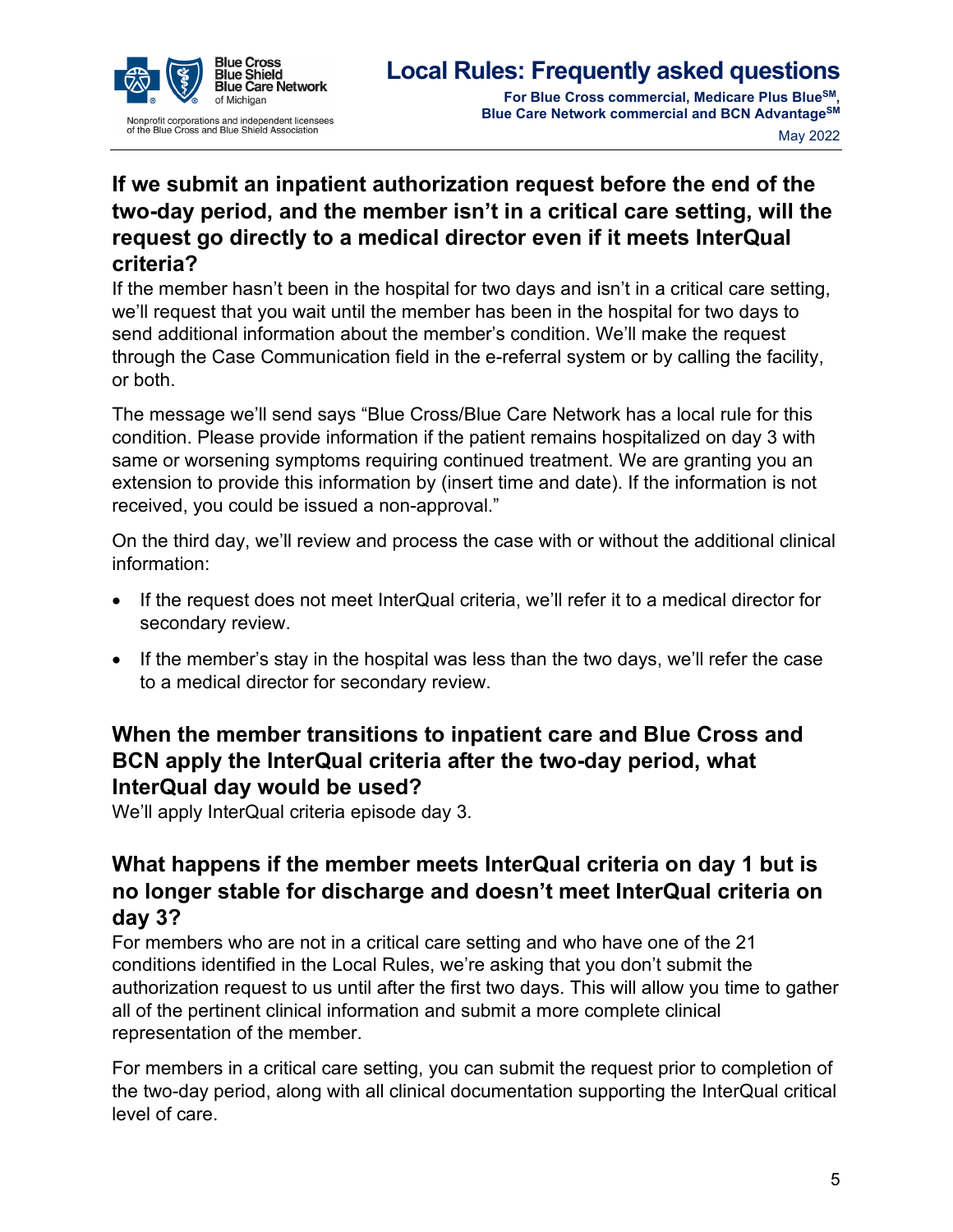

# <span id="page-5-0"></span>**What about a member who meets InterQual criteria on day 1, at admission, but is discharged before the two-day period has elapsed due to improving more quickly than expected?**

If the member is appropriate for discharge within two days, Blue Cross and BCN will reimburse as observation. The hospital will need to submit a claim for observation reimbursement.

Note: Blue Cross and BCN don't require an observation order when reimbursing an observation claim.

# <span id="page-5-1"></span>**If a member is admitted from the emergency department, would the entire ED stay count toward the admission criteria?**

We'll apply episode day 3 criteria to determine whether the request meets InterQual and medical necessity criteria for an inpatient level of care. If these criteria are met and an inpatient admission is authorized then, as usual, the ED stay will be bundled with the DRG payment. If an inpatient stay is not authorized, then the ED stay may be billed separately.

### <span id="page-5-2"></span>**Will you deny payment for anything more than the two-day period even though an inpatient level of care is appropriate and is being provided?**

The hospital must decide which level of care is appropriate for each member based on the member's severity of illness and the intensity of services needed (observation versus inpatient).

On day 3, we'll review and process the request.

If the request doesn't meet episode day 3 InterQual criteria, we'll request clinical document with medical necessity information. We'll refer the request and the clinical documentation to a medical director for secondary review.

Note: If the member can't be safely discharged from the hospital, that and the explanation would serve as the reason for an extended stay and, likely, for an admission.

#### <span id="page-5-3"></span>**Will the provider secondary review be accepted?**

Yes. All secondary review documentation from the facility will be evaluated by the medical director and used to determine appropriateness for the inpatient level of care.

#### <span id="page-5-4"></span>**When will a peer-to-peer review be available?**

You can request a peer-to-peer review after a nonapproval determination. This applies to Blue Cross commercial, BCN commercial, and BCN Advantage members. For more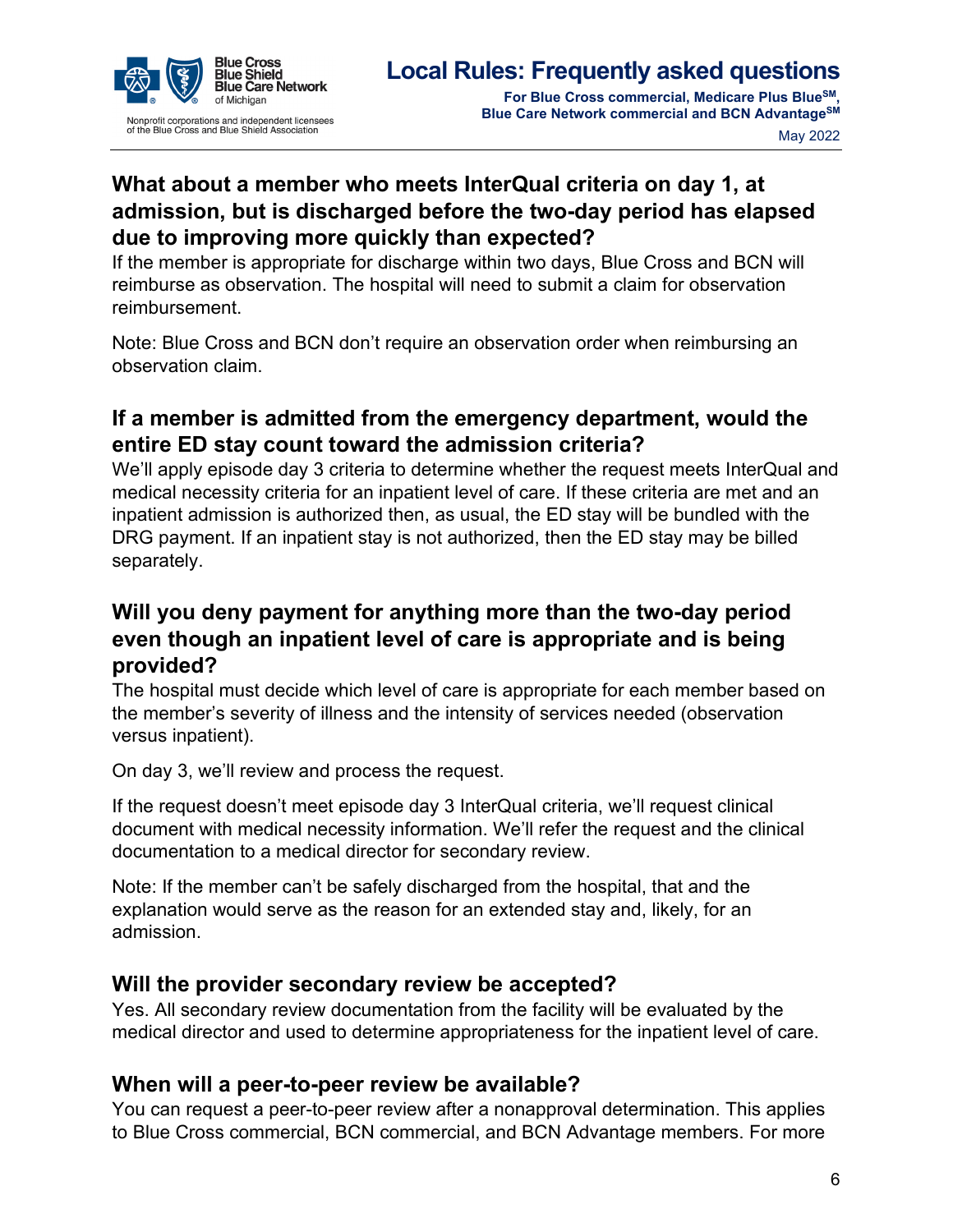

**For Blue Cross commercial, Medicare Plus BlueSM, Blue Care Network commercial and BCN AdvantageSM** May 2022

information, refer to the document [How to request a peer-to-peer review with a Blue](https://ereferrals.bcbsm.com/docs/common/common-p2p-request-process.pdf)  [Cross or BCN medical director.](https://ereferrals.bcbsm.com/docs/common/common-p2p-request-process.pdf)

For Medicare Plus Blue members, a peer-to-peer review cannot be requested; those nonapprovals can be appealed using the two-step appeal process described in the *Medicare Plus Blue PPO Provider Manual*.

# <span id="page-6-0"></span>**For members who have diagnoses in line with InterQual criteria but whose stays are converted to inpatient after 24 hours, will these authorization requests be reviewed using the Local Rules or the InterQual criteria?**

For members with one of the 21 conditions identified in the Local Rules, requests for inpatient care should be submitted only after the two-day period has elapsed. The exception is for members in a critical care setting; for those members, you can submit the request prior to completion of the two-day period, along with all clinical documentation supporting the InterQual critical level of care.

We'll apply InterQual criteria for episode day 3 for members who are not in a critical care setting:

- If the request meets criteria, we'll approve it.
- If the request does meet criteria, we'll refer it to a medical director for secondary review, along with the clinical documentation that was submitted.

# <span id="page-6-1"></span>**A meningitis diagnosis is not included in the 21 conditions identified in the Local Rules and the InterQual criteria recommends only an observation level of care if testing is inconclusive. Once the diagnosis is confirmed, what level of care would be appropriate?**

Meningitis was removed from the list of conditions identified in the Local Rules. Determinations on authorization requests for members with meningitis will be made using InterQual criteria.

# <span id="page-6-2"></span>**Will a hospitalist provider be required to determine the level of care for their patients based on the insurance provider rather than the clinical presentation?**

The hospitalist provider must decide which level of care is appropriate for each member based on the member's severity of illness and the intensity of services needed (observation versus inpatient).

For members who are not in a critical care setting and who have one of the 21 conditions identified in the Local Rules, we're asking that you don't submit the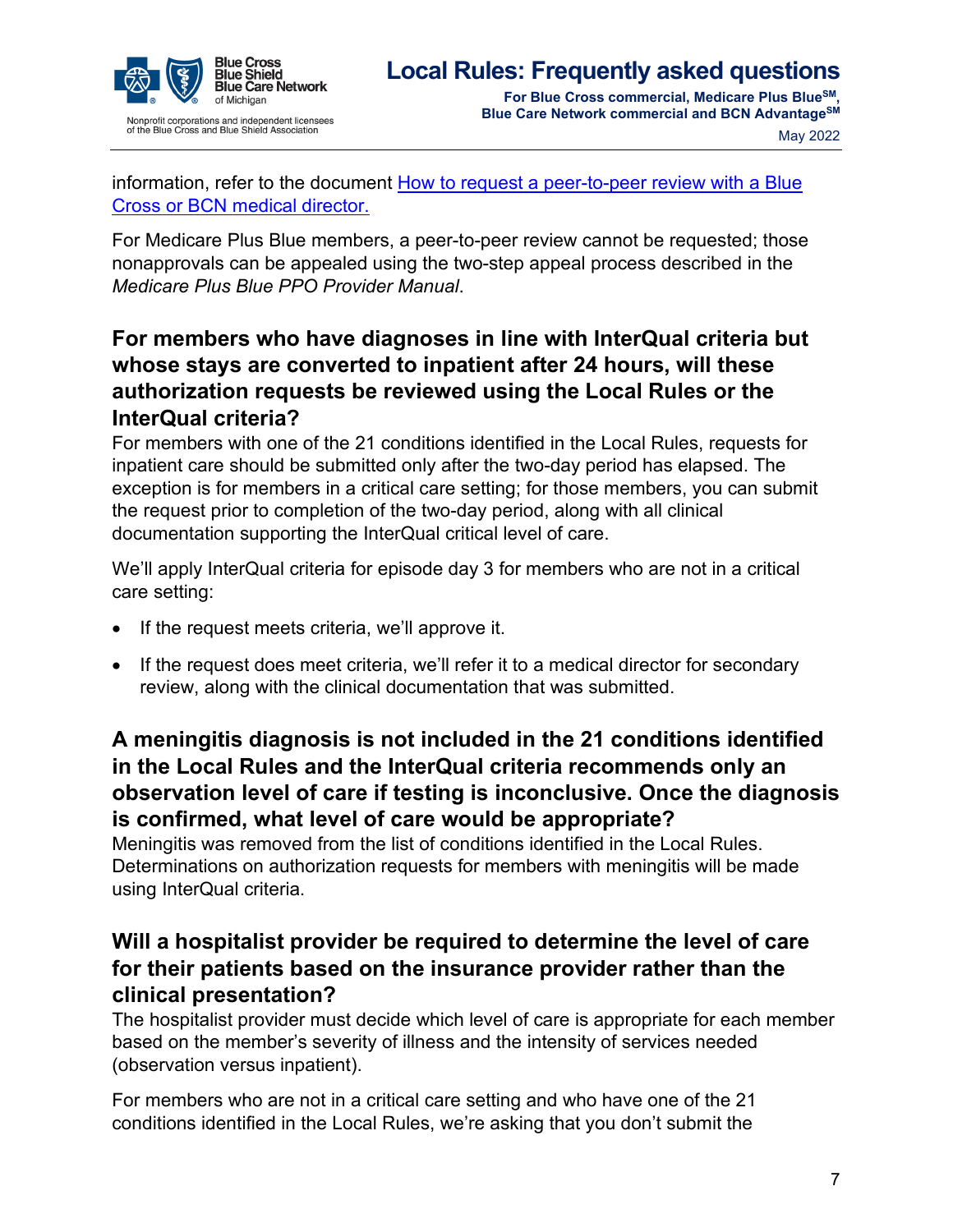

authorization request to us until after the first two days. This will allow you time to gather all of the pertinent clinical information and submit a more complete clinical representation of the member.

If the request meets criteria, we'll approve it.

# <span id="page-7-0"></span>**How would the Local Rules apply to a member who is receiving highintensity care during the observation stay and who meets InterQual criteria at the time of admission but who may no longer meet InterQual criteria after the first two days?**

For members who have one of the 21 conditions identified in the Local Rules and who are appropriate for discharge within two days, we'll refer the request to a medical director for a formal decision:

For requests that are nonapproved, Blue Cross and BCN will reimburse as observation. The hospital will need to submit a claim for observation reimbursement.

Note: Blue Cross and BCN don't require an observation order when reimbursing an observation claim.

If the member is not ready for discharge after the first two days, as indicated by the partial- or non-responder criteria of day 3, we'll approve an admission.

If episode day 3 InterQual criteria are not met, Blue Cross and BCN will refer for secondary review with the clinical documentation submitted by the hospital.

# <span id="page-7-1"></span>**Do the Local Rules follow national/evidence**‐**based protocols?**

Blue Cross and BCN follow InterQual criteria, which are used nationally and are developed based on evidenced-based protocols. These criteria sets are used as guides to support our decisions in determining the appropriate level of care.

When we evaluate our inpatient use as compared to our competitors, we are in either a middle or high range of inpatient use, per Quality Compass. For the Milliman Benchmarks, we are closer to a loosely or moderately managed plan.

When we reviewed our members' inpatient use, we found that members are being admitted for certain conditions that could be cared for in observation.

We expanded our Local Rules to achieve consistency among Blue Cross and BCN products, to improve the clinical review process and to reduce the need for peer-to-peer reviews and appeals.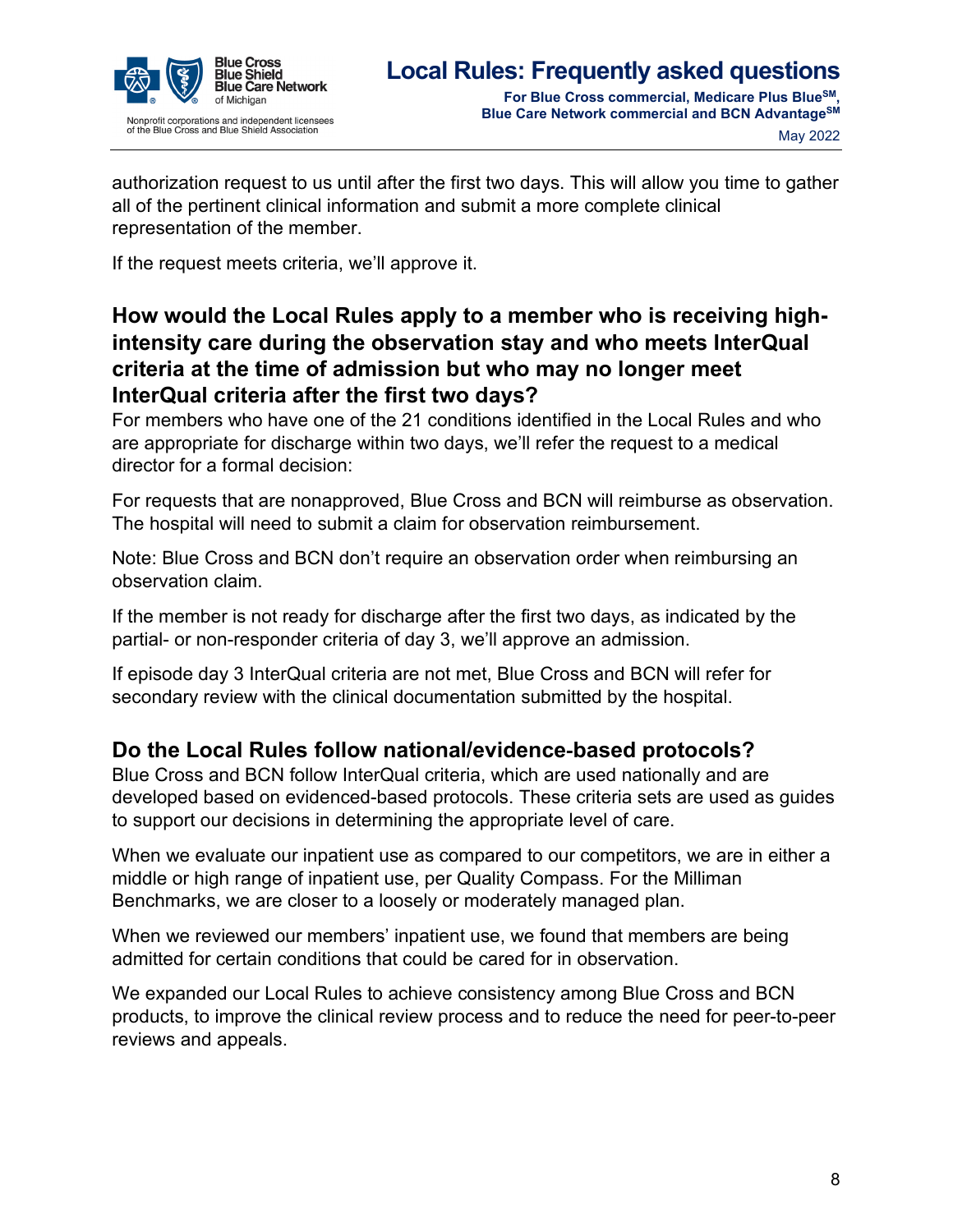

# <span id="page-8-0"></span>**Is the InterQual criteria being used as a screening tool rather than as a "law" for nonapproval?**

Blue Cross and BCN use the InterQual criteria as a guideline. If the InterQual criteria are not met, the request will be referred to a medical director for a medical necessity determination.

# <span id="page-8-1"></span>**Does an observation stay allow for the same level of care as an inpatient admission?**

The hospital must decide which level of care is appropriate for each member based on the member's severity of illness and the intensity of services needed (observation versus inpatient).

For members who are not in a critical care setting and who have one of the 21 conditions identified in the Local Rules, we're asking that you don't submit the authorization request to us until after the first two days. This will allow you time to gather all of the pertinent clinical information and submit a more complete clinical representation of the member.

If the request meets criteria, we'll approve it.

# <span id="page-8-2"></span>**Will the Local Rules increase the number of nonapprovals?**

It is not our intent to increase the number of nonapprovals. The Local Rules are expected to help ensure the appropriateness of the level of care for the member and to decrease nonapprovals due to inadequate information.

#### <span id="page-8-3"></span>**Will the Local Rules increase observation authorizations?**

Blue Cross and BCN do not require authorization for observation. The Local Rules are expected to help ensure the appropriateness of the level of care for the member and to decrease nonapprovals due to inadequate information.

#### <span id="page-8-4"></span>**Will the Local Rules disrupt current clinical processes for patient care as well as prevent using an onsite provider to properly treat the member?**

The hospital must decide which level of care is appropriate for each member based on the member's severity of illness and the intensity of services needed (observation versus inpatient).

For members who are not in a critical care setting and who have one of the 21 conditions identified in the Local Rules, we're asking that you don't submit the authorization request to us until after the first two days. This will allow you time to gather all of the pertinent clinical information and submit a more complete clinical representation of the member.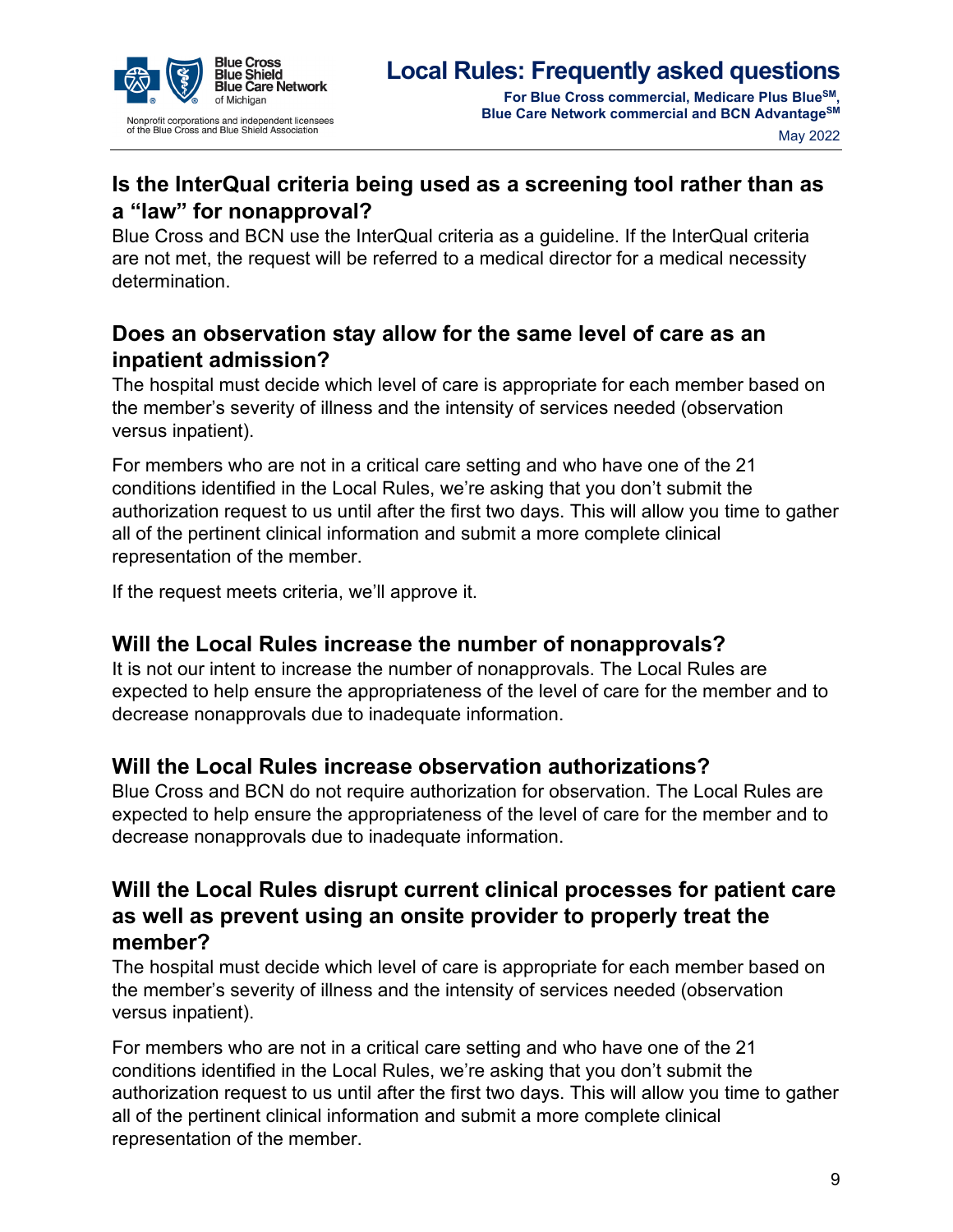

**Blue Care Network commercial and BCN AdvantageSM**

May 2022

If the request meets criteria, we'll approve it.

# <span id="page-9-0"></span>**Will a hospital need to provide Blue Cross and BCN members a written explanation of the two-day rule, since this may affect the care they'll receive by not being admitted in comparison to non**‐**Blue Cross and non-BCN patients?**

The hospital must decide which level of care is appropriate for each member based on the member's severity of illness and the intensity of services needed (observation versus inpatient).

Follow the processes outlined in the provider manuals.

# <span id="page-9-1"></span>**If a hospital has a contract that requires that members meet InterQual criteria, do the Local Rules circumvent the InterQual criteria and prevent members from being admitted?**

The Participating Hospital Agreement, or PHA, does not specifically mention the InterQual criteria.\* The PHA states this: "Precertification/ Preauthorization – a review process established by Blue Cross which includes a review of a patient's signs, symptoms and proposed treatment to determine whether they meet Blue Cross criteria for clinical appropriateness and/or level of care and, therefore, are eligible for payment. Precertification and Preauthorization are terms that can be used interchangeably."

The *Medicare Plus Blue PPO Provider Manual* states that Blue Cross uses InterQual criteria as a guideline. That manual is being updated to indicate that we can also apply the Local Rules.

The *BCN Provider Manual*, which applies to both BCN commercial and BCN Advantage, states that BCN can apply Local Rules.

The Criteria, Standards and Tools Used in the Utilization, Quality and Health Management Programs states this: "Blue Cross will provide hospital with current copies of all utilization reviews and quality assessment clinical screening criteria, standards, protocols, policies and procedures relevant to the Utilization Management Program and Quality Assessment Program including, but limited to, those used to determine whether Covered Services and Medically Necessary, met professionally recognized standards of care and are Covered Services and/or payable benefits."

# <span id="page-9-2"></span>**Will a hospital be required to accept an observation level of payment for a Local Rules diagnosis that is treated at an inpatient level of care?**

Members should be managed at an inpatient level of care only if it is appropriate. Our intent is to ensure that we have all the appropriate clinical information when making a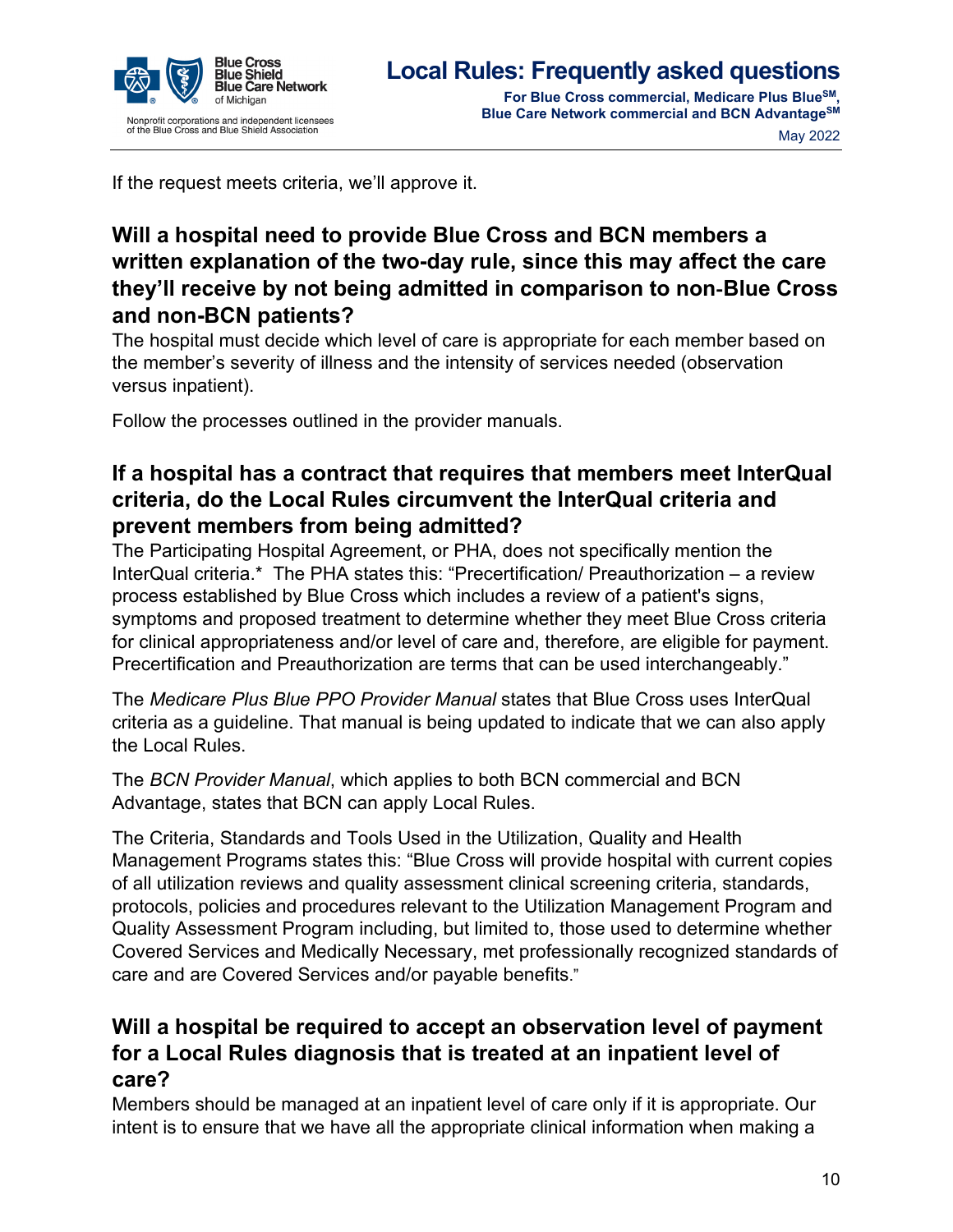

determination on an authorization request based on meeting InterQual criteria, medical necessity criteria or both.

For the 21 conditions identified in the Local Rules:

- Ten of these conditions rarely meet the InterQual criteria for admission, are usually handled in observation and are unlikely to result in an admission, based on InterQual criteria.
- Another ten of these conditions involve critical levels of care that (assuming appropriate clinical documentation) would support admission to a critical level of care. In those instances, you should submit the authorization request before the twoday period required for the Local Rules.

If the member's condition is not included among the 21 listed below, the authorization request would be processed as it is now and would be exempt from the Local Rules related to these conditions.

Note: Each condition listed below has multiple ICD-10 codes associated with it.

| <b>Local Rule</b><br>condition  | <b>InterQual level of care criteria</b> | <b>InterQual level of care</b><br>criteria subset |
|---------------------------------|-----------------------------------------|---------------------------------------------------|
| Allergic reaction               | Observation                             | <b>General Medical</b>                            |
| Anemia                          | Observation/Acute/Critical              | Anemia                                            |
| Arrhythmia, atrial              | Observation/Intermediate/Critical       | Arrhythmia, Atrial                                |
| Asthma                          | <b>Observation/Critical</b>             | Asthma                                            |
| Chest pain                      | Observation                             | <b>ACS</b>                                        |
| <b>COPD</b>                     | Observation/Acute/Intermediate/Critical | <b>COPD</b>                                       |
| Dehydration                     | Observation                             | <b>Dehydration Gastro</b>                         |
| Deep vein<br>thrombosis         | Observation/Acute/Critical              | Deep Vein Thrombosis                              |
| <b>Diabetic</b><br>ketoacidosis | <b>Observation/Critical</b>             | <b>Diabetic Ketoacidosis</b>                      |
| Headache                        | Observation                             | <b>General Medical - Neuro</b>                    |
| <b>Heart failure</b>            | Observation/Acute/Intermediate/Critical | <b>Heart Failure</b>                              |
| Hypertensive<br>urgency         | Observation                             | Hypertension                                      |
| Hypoglycemia                    | <b>Observation/Critical</b>             | Hypoglycemia                                      |

#### <span id="page-10-0"></span>**Criteria table**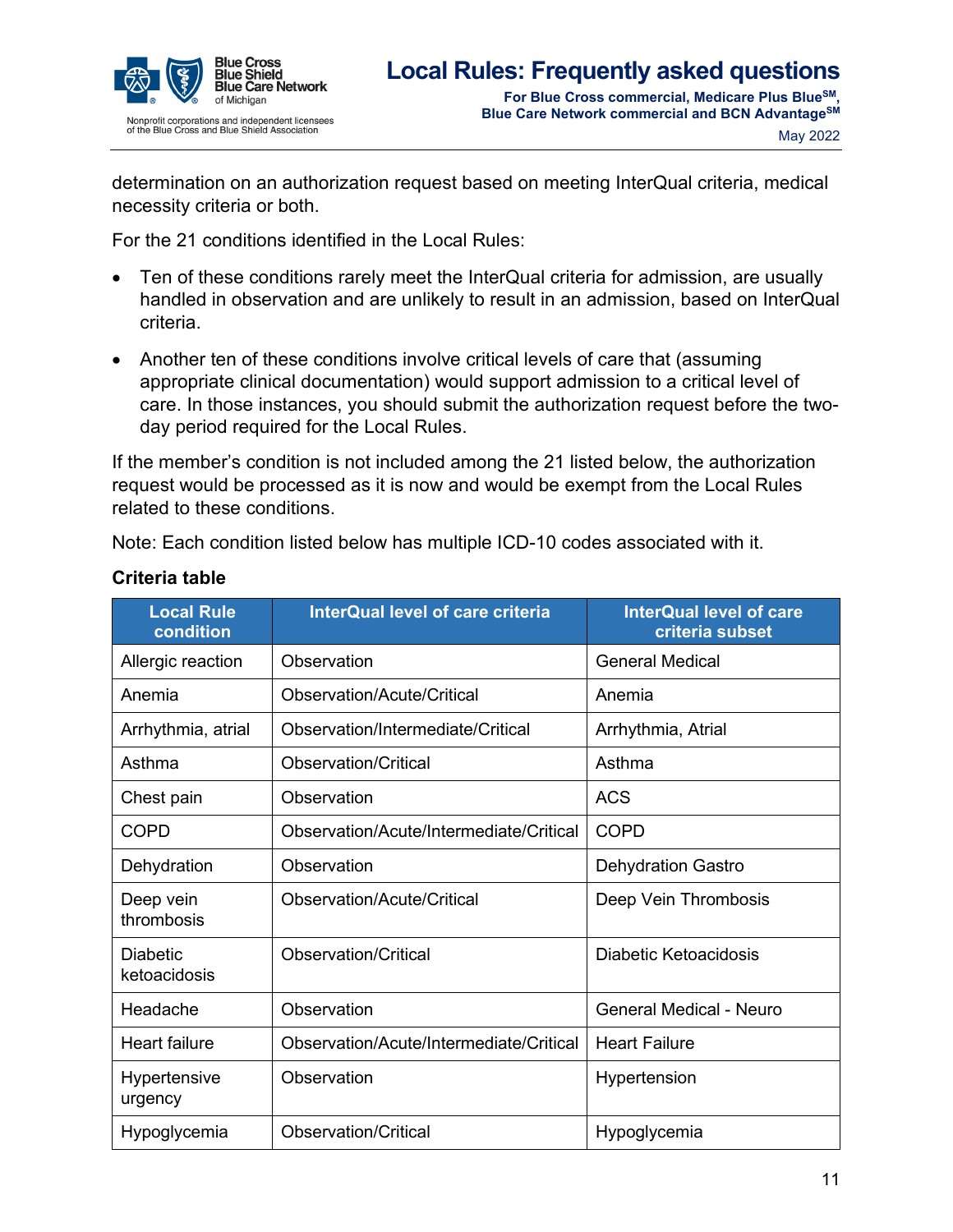

**For Blue Cross commercial, Medicare Plus BlueSM, Blue Care Network commercial and BCN AdvantageSM** 

lonprofit corporations and independent licensees<br>f the Blue Cross and Blue Shield Association

|  | May 2022 |
|--|----------|
|--|----------|

| <b>Local Rule</b><br>condition    | <b>InterQual level of care criteria</b> | <b>InterQual level of care</b><br>criteria subset |
|-----------------------------------|-----------------------------------------|---------------------------------------------------|
| Intractable back<br>pain          | Observation                             | General Medical - General                         |
| Nausea / vomiting                 | Observation                             | <b>Dehydration Gastro</b>                         |
| Nephrolithiasis                   | Observation                             | <b>General Medical</b>                            |
| Pneumonia                         | Observation/Acute/Intermediate/Critical | Infection Pneumonia                               |
| Pulmonary<br>embolism             | Observation/Acute/Intermediate/Critical | <b>Pulmonary Embolism</b>                         |
| Skin and soft<br>tissue infection | Observation                             | Infection Skin                                    |
| Syncope                           | Observation                             | Syncope                                           |
| Transient ischemic<br>attack      | Observation/Acute                       | <b>Transient Ischemic Attack</b>                  |

### <span id="page-11-0"></span>**Will Blue Cross and BCN change its administrative policies to be consistent across all lines of business?**

Blue Cross and BCN are aligning their Local Rules across all lines of business to ensure consistency and to encourage hospitals to submit authorization requests with supporting clinical information on the third day.

### <span id="page-11-1"></span>**How are Blue Cross and BCN addressing hospitals' concerns about the increased administrative burden that results from having to request authorization for medically necessary services?**

Blue Cross and BCN are working hard to reduce the administrative burden that hospitals face.

However, when inadequate information is submitted, many requests that are nonapproved could have been approved had more complete information been submitted with the request.

When this occurs, Blue Cross and BCN must request additional clinical documentation to support the inpatient criteria. This sets in motion a series of back-and-forth communications as well as peer-to-peer discussions or other types of interactions that delay the final adjudication of the case for all the parties.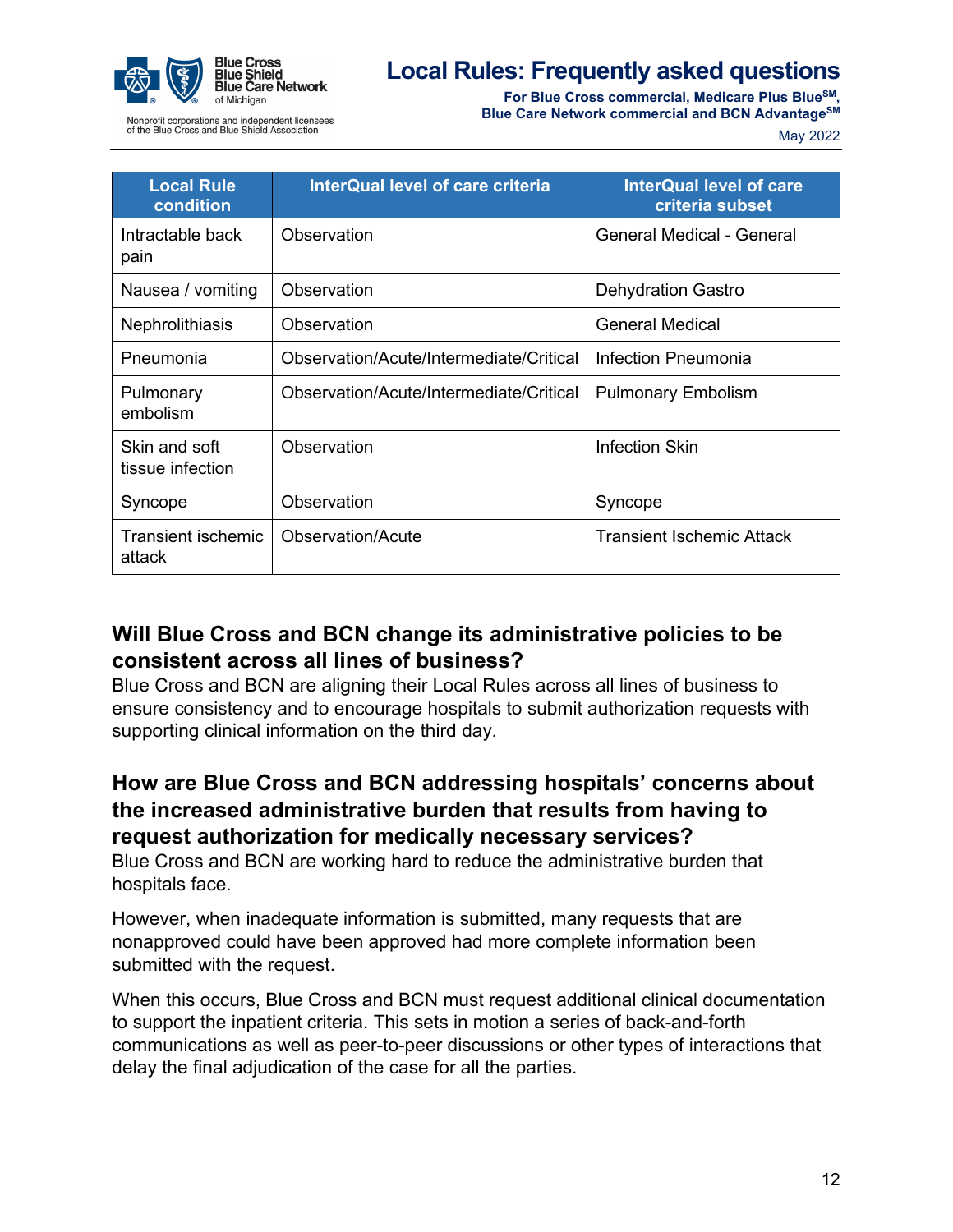

When more complete information is submitted, which is what we're trying to achieve through the Local Rules initiative, the requests can be processed more efficiently, with quicker decisions and fewer nonapprovals based on incomplete data.

# <span id="page-12-0"></span>**What are the exclusions related to what InterQual criteria should be used and when?**

Blue Cross and BCN use InterQual criteria as a guide; the Local Rules are additional requirements beyond the InterQual criteria. Hospitals' utilization management staff should have the knowledge and training necessary to apply the InterQual criteria and subsets appropriately.

The hospital must decide which level of care is appropriate for each member based on the member's severity of illness and the intensity of services needed (observation versus inpatient).

We'll apply InterQual criteria for episode day 3 for members who are not in a critical care setting.

### <span id="page-12-1"></span>**How do Blue Cross and BCN propose that hospitals handle the increased burden of having to check authorization requests for inpatient status many times a day?**

The hospital must decide which level of care is appropriate for each member based on the member's severity of illness and the intensity of services needed (observation versus inpatient).

For members who are not in a critical care setting and who have one of the 21 conditions identified in the Local Rules, we're asking that you don't submit the authorization request to us until after the first two days. This will allow you time to gather all of the pertinent clinical information and submit a more complete clinical representation of the member.

We'll apply InterQual criteria for episode day 3 for members who are not in a critical care setting. If the request meets criteria, we'll approve it.

Blue Cross and BCN are working hard to reduce the administrative burden that hospitals face.

However, when inadequate information is submitted, many requests that are nonapproved could have been approved had more complete information been submitted with the request.

When this occurs, Blue Cross and BCN must request additional clinical documentation to support the inpatient criteria. This sets in motion a series of back-and-forth communications as well as peer-to-peer discussions or other types of interactions that delay the final adjudication of the case for all the parties.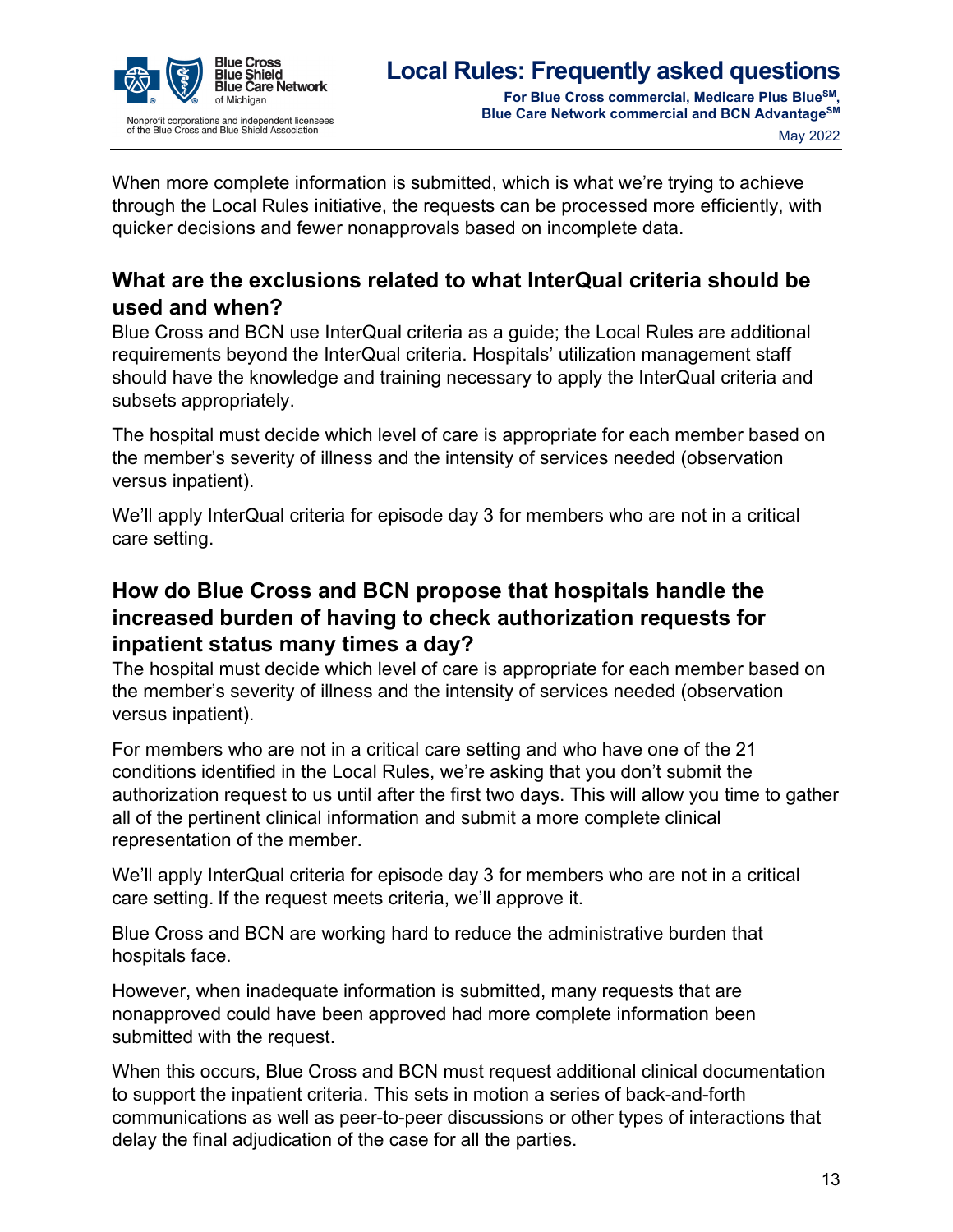

When more complete information is submitted, which is what we're trying to achieve through the Local Rules initiative, the requests can be processed more efficiently, with quicker decisions and fewer nonapprovals based on incomplete data.

# <span id="page-13-0"></span>**Due to the pandemic and hospital staffing shortages, would the Local Rules allow only immediate ICU admissions even though there are other patients that meet the InterQual criteria but there is no room in the ICU?**

The hospital must decide which level of care is appropriate for each member based on the member's severity of illness and the intensity of services needed (observation versus inpatient).

For members who are not in a critical care setting and who have one of the 21 conditions identified in the Local Rules, we're asking that you don't submit the authorization request to us until after the first two days. This will allow you time to gather all of the pertinent clinical information and submit a more complete clinical representation of the member.

For members in a critical care setting, you can submit the authorization request before the two days has elapsed.

# <span id="page-13-1"></span>**For requests that do not meet the InterQual criteria, does the secondary review take into consideration the complexity of the members' medical conditions?**

Sometimes, the clinical complexity of the member is not always evident with the clinical information that is initially submitted and becomes apparent only upon review of the information submitted after two days.

We're asking that hospitals submit the authorization request with the clinical and applicable secondary provider documentation on the third day, to increase the likelihood of receiving the complete clinical representation of the complexity of the member's condition and support an inpatient level of care.

### <span id="page-13-2"></span>**Are the InterQual criteria for episode day 3 used at the 49th-hour mark to assess the need for inpatient conversion?**

Yes. Blue Cross and BCN will be using InterQual criteria for episode day 3 at the 49thhour mark to assess the need for inpatient conversion.

On the third day, the hospital should submit all pertinent clinical information and relevant medical documentation to support the inpatient level of care.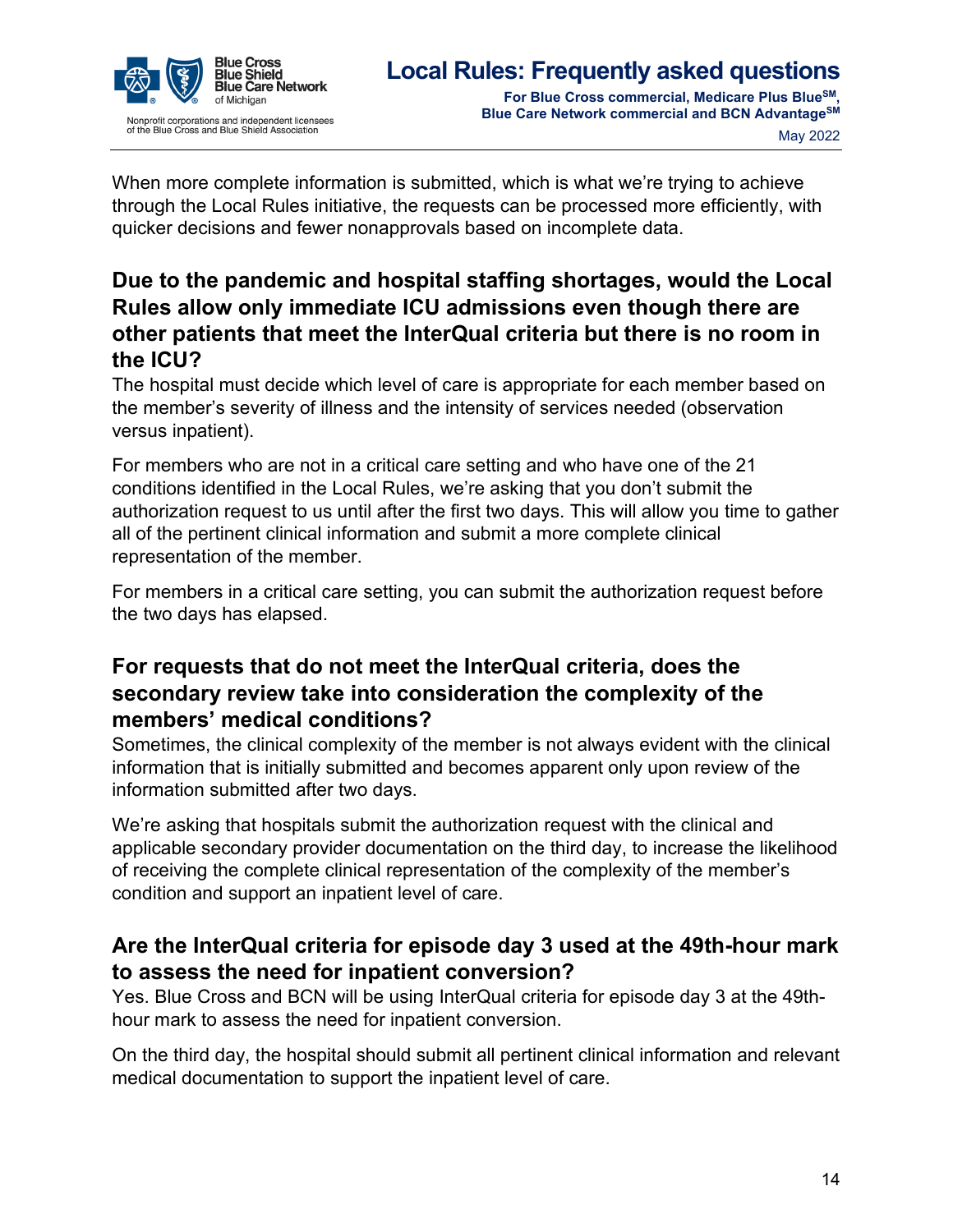

# <span id="page-14-0"></span>**Are intermediate and critical InterQual criteria subsets excluded from the Local Rules regardless of the diagnosis?**

Blue Cross and BCN will accept requests submitted before the third day if the member is in a critical care setting, but hospitals must have clinical documentation that shows that the request meets the InterQual critical level of care.

For members who are not in a critical care setting and who have one of the 21 conditions identified in the Local Rules, we're asking that you don't submit the authorization request to us until after the first two days. This will allow you time to gather all of the pertinent clinical information and submit a more complete clinical representation of the member.

# <span id="page-14-1"></span>**Do the Local Rules conflict with Article II of the Participating Hospital Agreement?**

The PHA\* includes language that an observation setting is not required.

The PHA states: "Precertification/ Preauthorization – a review process established by Blue Cross which includes a review of a patient's signs, symptoms and proposed treatment to determine whether they meet Blue Cross criteria for clinical appropriateness and/or level of care and, therefore, are eligible for payment. Precertification and Preauthorization are terms that can be used interchangeably."

# <span id="page-14-2"></span>**Do the Local Rules change the definition of "observation" by increasing the case mix index on observation members who have higher acuity and longer lengths of stay?**

Blue Cross has updated the language that previously stated that an observation setting is not required.

The hospital must decide which level of care is appropriate for each member based on the member's severity of illness and the intensity of services needed (observation versus inpatient).

The Local Rules are expected to help ensure the appropriateness of the level of care for the member and to decrease nonapprovals due to inadequate information.

# <span id="page-14-3"></span>**Can the Local Rules cause members to be moved inappropriately to an outpatient place of service ― for example, for persistent V-tach or nephrolithiasis with obstructive uropathy?**

The Local Rule for arrhythmia is applicable only to atrial arrhythmias, as that is the only subset that has level-of-care criteria for observation.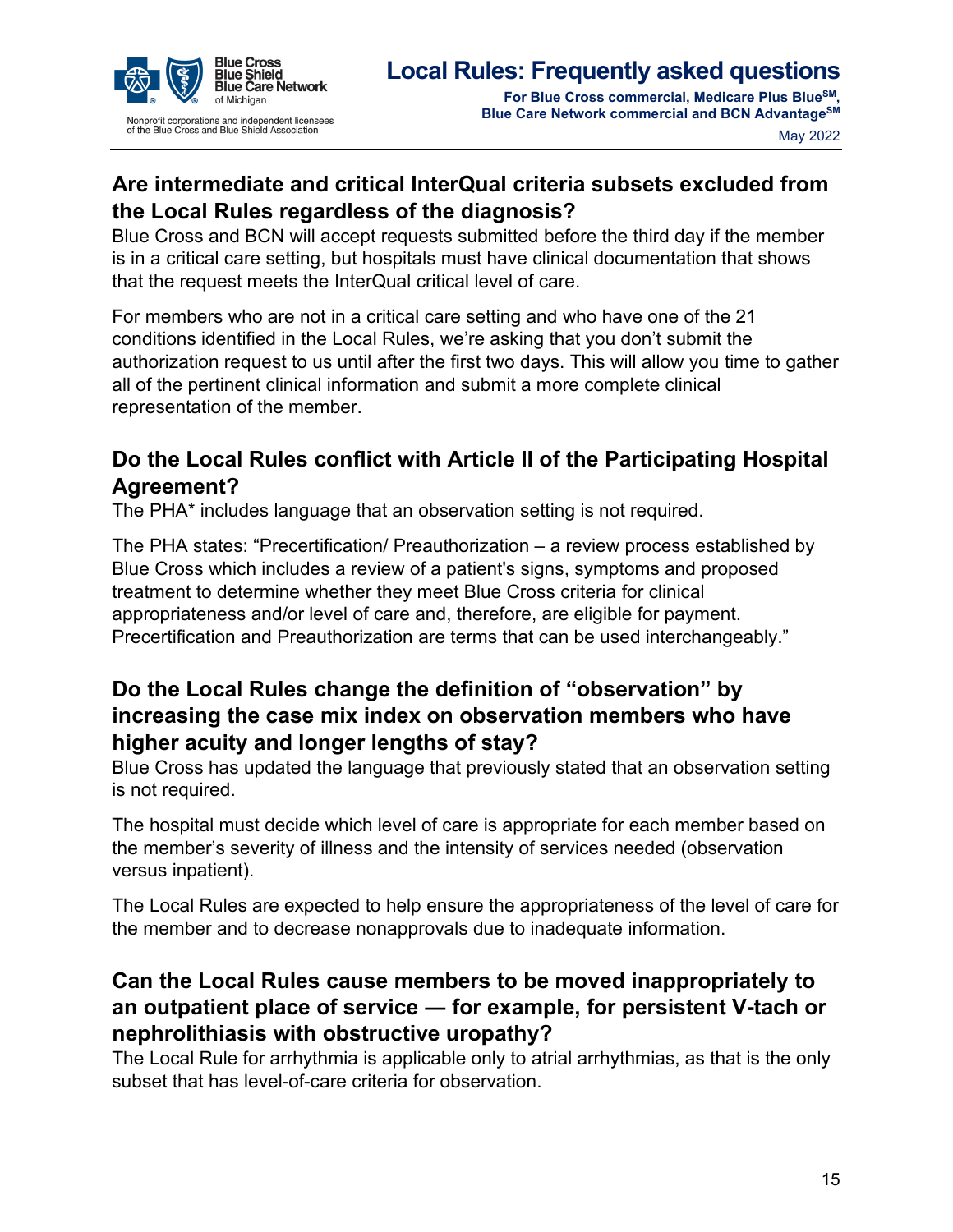

If the diagnosis is hydronephrosis or genitourinary obstruction, then that diagnosis should be used. If neither is present, then the Local Rule would apply, which involves waiting two days to submit the request.

# <span id="page-15-0"></span>**When the Local Rules are implemented, will a hospital have a difficult time receiving an inpatient approval for a member who would have previously qualified for inpatient care?**

Blue Cross and BCN intend to align the Local Rules for all of our product lines. We expect that this will enable us to appropriately determine whether an admission should be reimbursed under an inpatient or observation level of care.

The Local Rules are expected to help ensure the appropriateness of the level of care for the member and to decrease touchpoints and nonapprovals due to inadequate information.

# <span id="page-15-1"></span>**When a member doesn't meet the two-day threshold, why would the authorization request need to be sent to a medical director for further review?**

If the member hasn't been in the hospital for two days and isn't in a critical care setting, we'll request that you wait until the member has been in the hospital for two days to send additional information about the member's condition. We'll make the request through the Case Communication field in the e-referral system or by calling the facility, or both.

The message we'll send says "Blue Cross/Blue Care Network has a local rule for this condition. Please provide information if the patient remains hospitalized on day 3 with same or worsening symptoms requiring continued treatment. We are granting you an extension to provide this information by (insert time and date). If the information is not received, you could be issued a non-approval."

On the third day, we'll review and process the case with or without the additional clinical information:

• If the member was discharged before two days has elapsed or on the third day, the hospital will need to submit a claim for observation reimbursement.

Note: Blue Cross and BCN don't require an observation order when reimbursing an observation claim.

- If the member continues through day 3 and the request meets InterQual criteria, we'll approve it.
- If the member continues through day 3 and the request does not meet InterQual criteria, we'll refer it to a medical director for secondary review.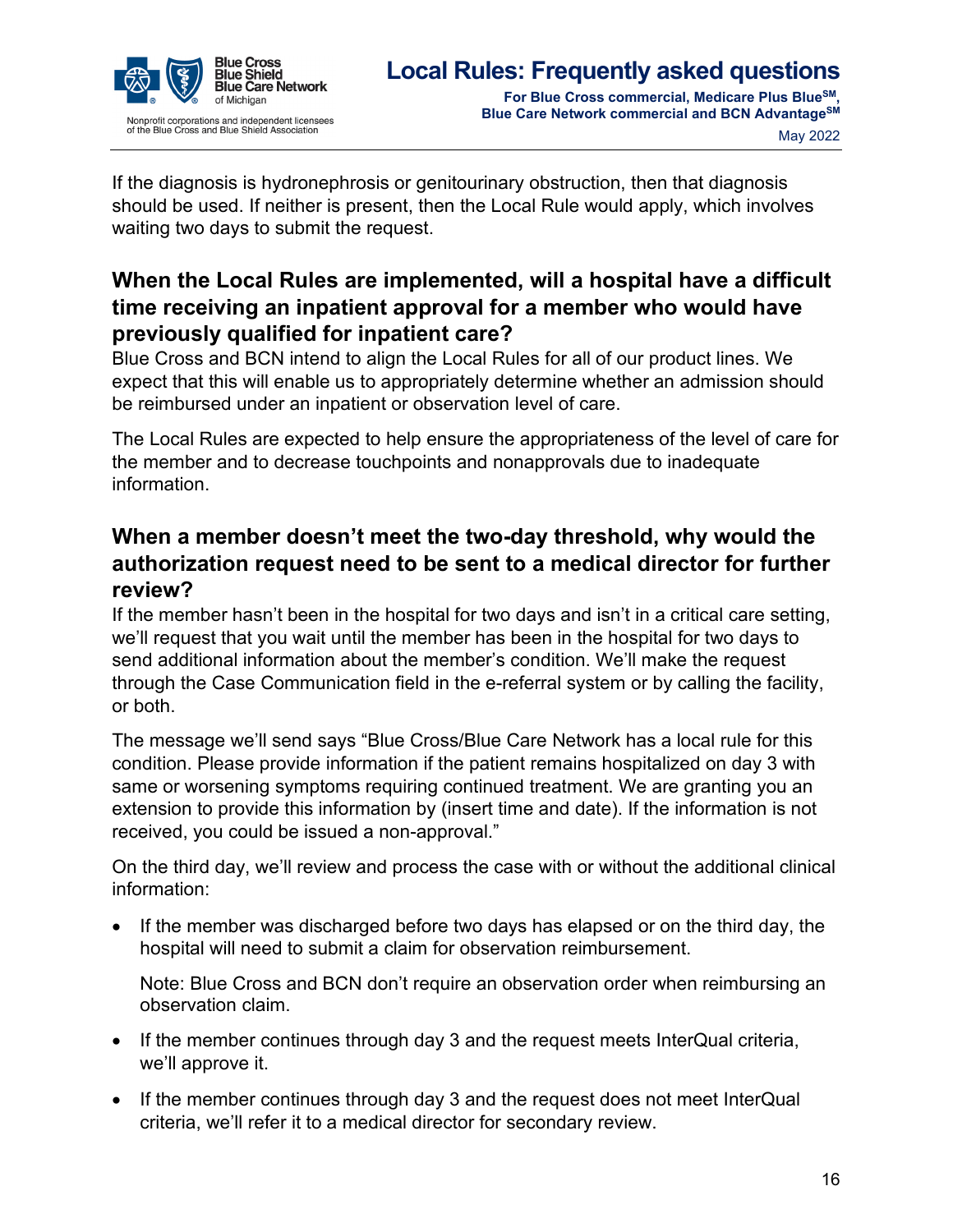

In all cases, the information to substantiate the need for inpatient admission should be included with the request to allow a medical director access to a fuller clinical representation of the complexity of the member's condition.

# <span id="page-16-0"></span>**Why is the length of stay being used as a component for acute medical inpatient criteria?**

Blue Cross and BCN are evaluating the individual medical circumstances of the member in addition to the length of stay to determine appropriate reimbursement.

For members who are not in a critical care setting and who have one of the 21 conditions identified in the Local Rules, we're asking that you don't submit the authorization request to us until after the first two days. This will allow you time to gather all of the pertinent clinical information and submit a more complete clinical representation of the member.

Blue Cross and BCN are working hard to reduce the administrative burden that hospitals face.

However, when inadequate information is submitted, many requests that are nonapproved could have been approved had more complete information been submitted with the request.

When this occurs, Blue Cross and BCN must request additional clinical documentation to support the inpatient criteria. This sets in motion a series of back-and-forth communications as well as peer-to-peer discussions or other types of interactions that delay the final adjudication of the case for all the parties.

When more complete information is submitted, which is what we're trying to achieve through the Local Rules initiative, the requests can be processed more efficiently, with quicker decisions and fewer nonapprovals based on incomplete data.

# <span id="page-16-1"></span>**Will Blue Cross and BCN invest in electronic systems to make information sharing more automated, as the Local Rules could have a negative impact on authorization approvals?**

Blue Cross and BCN are exploring strategies to increase electronic automation and connectivity.

#### <span id="page-16-2"></span>**Will hospital-care-at-home programs be affected by the Local Rules?**

The Local Rules do not to hospital-to-home admissions.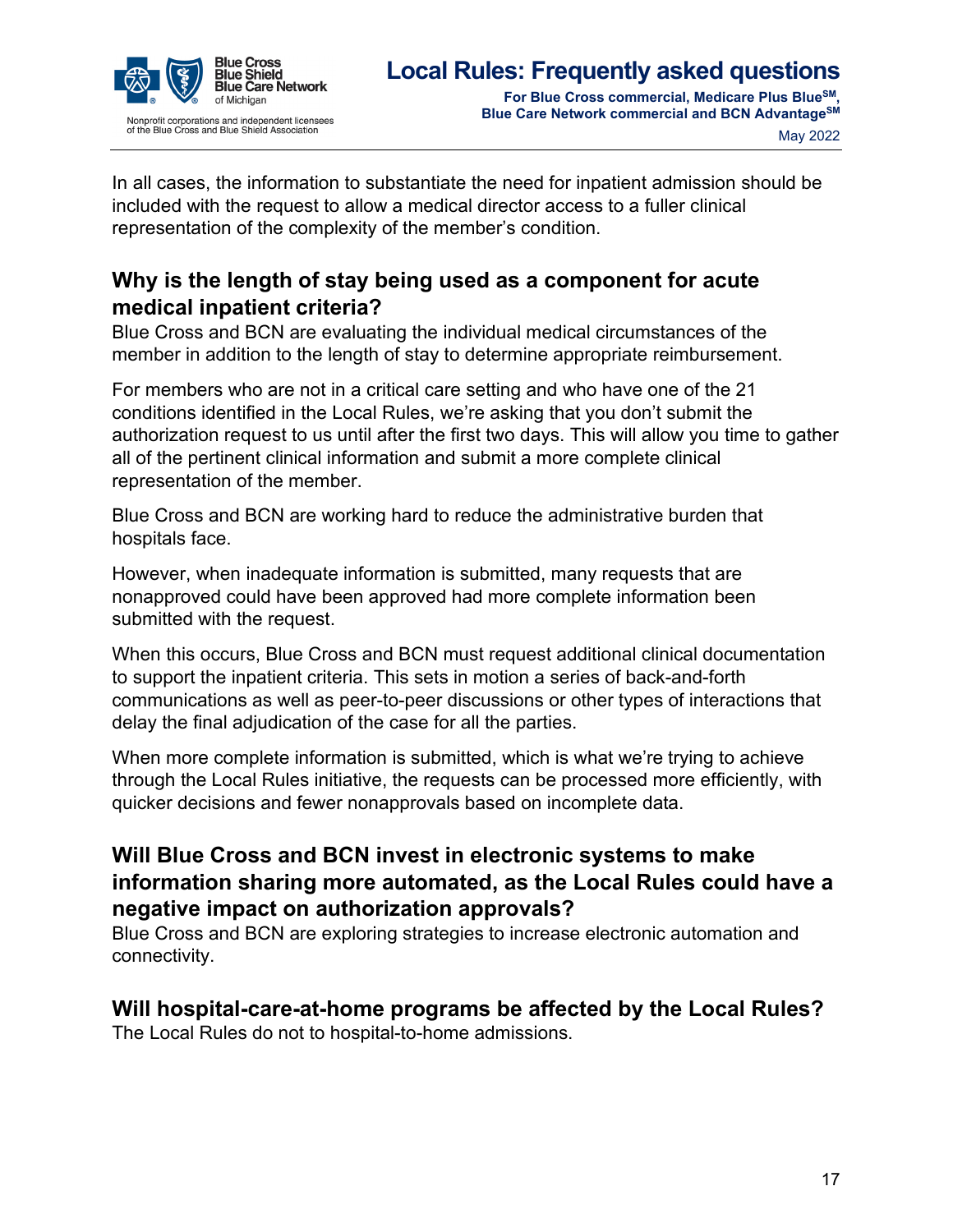

# <span id="page-17-0"></span>**Will a member's conditions be defined by an ICD-10 code or other specific identifiers as opposed to the 21 listed conditions, which are vague?**

The list of "vague" conditions and the level-of-care criteria are the same conditions and criteria that InterQual evaluated and published as a guideline in adjudicating cases nationwide. See the [Criteria table](#page-10-0) earlier in this document.

It's likely that medically complex members that are among the "sickest of the sick." These members would have diagnoses that are not included in the 21 listed conditions or would have sufficient severity to support admission to a critical level of care and be exempt from the Local Rules related to the 21 conditions.

# <span id="page-17-1"></span>**Are Blue Cross and BCN evaluating each individual authorization request based on the Local Rules or is this a broad list of conditions that hospitals must abide by for 48-hour observation?**

The Local Rules apply only for the primary diagnosis on the case. However, for members with more complex conditions, hospitals should submit information about these conditions, along with the primary diagnosis, as this may affect the member's overall clinical representation.

### <span id="page-17-2"></span>**Is the inclusion of anemia based on a DRG code for only chronic anemia?**

Anemia could be either acute or chronic. However, if the anemia is due to an acute issue such as gastrointestinal bleeding, then gastrointestinal bleeding is the diagnosis that should be used.

# <span id="page-17-3"></span>**What is the Blue Cross and BCN clinical criteria for observation for arrhythmia? What types of arrhythmias are being considered (V-fib, V-Tch, A-fib with RVR)?**

The arrhythmia included in the list of 21 conditions is atrial arrhythmia. The other two criteria subsets for arrhythmia don't contain level-of-care criteria for observation.

#### <span id="page-17-4"></span>**Do the Local Rules apply to pediatric members who have asthma?**

The Local Rules don't apply to pediatric authorization requests.

# <span id="page-17-5"></span>**Questions that pertain only to Medicare Advantage requests**

This section has questions that pertain only to authorization requests for Medicare Plus Blue and BCN Advantage members.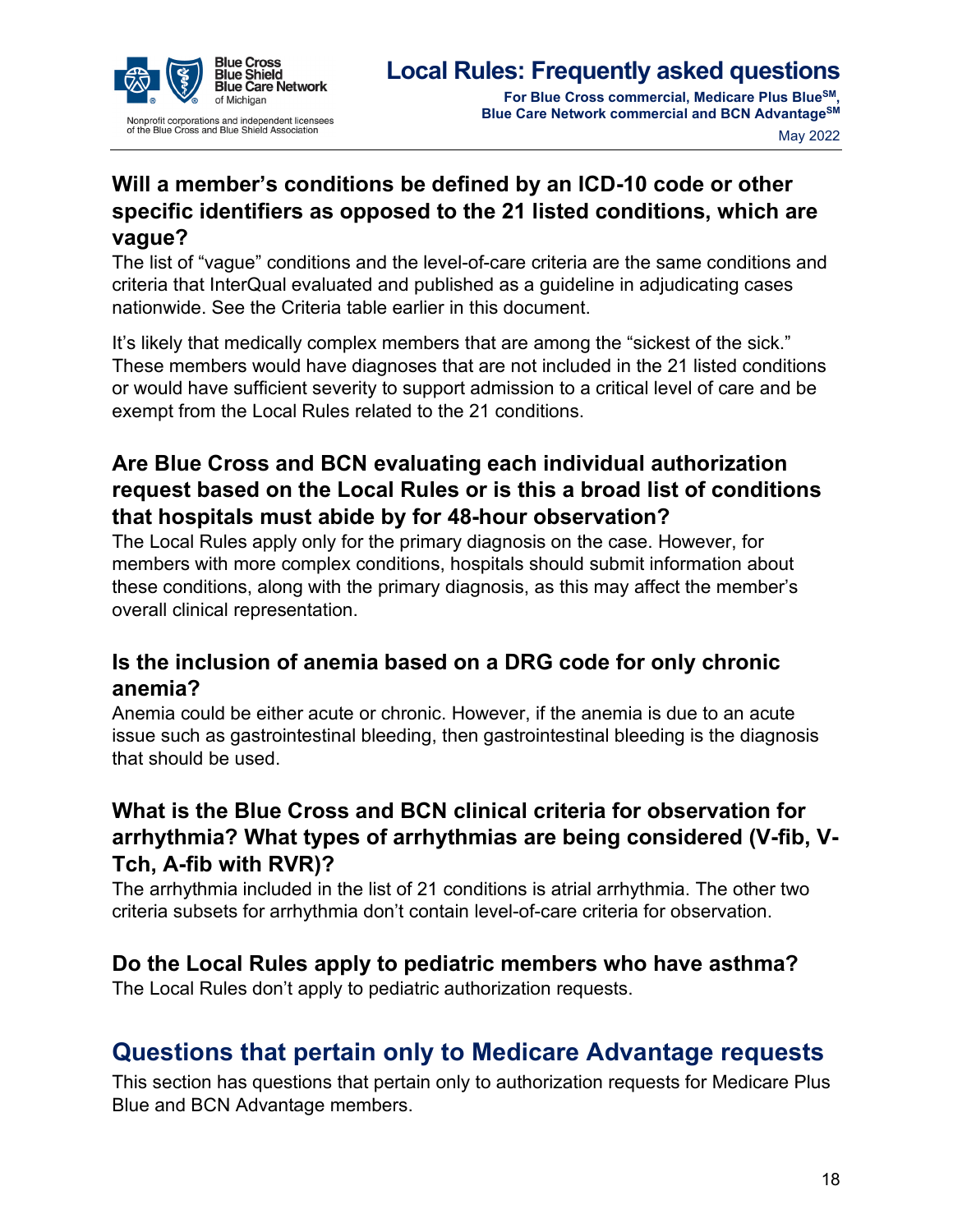

**Blue Care Network commercial and BCN AdvantageSM** May 2022

# <span id="page-18-0"></span>**When will peer-to-peer review be available for Medicare Advantage requests?**

Requests for a peer-to-peer review:

- Are not available for Medicare Plus Blue authorization requests. Medicare Plus Blue provides a two-step provider precertification appeal process. For more information, refer to the [Medicare Plus Blue PPO Provider Manual.](https://www.bcbsm.com/amslibs/content/dam/public/providers/documents/medicare-plus-blue-ppo-manual.pdf)
- Are available for BCN Advantage authorization requests. For more information, refer to the document [How to request a peer-to-peer review with a Blue Cross or BCN](https://ereferrals.bcbsm.com/docs/common/common-p2p-request-process.pdf)  [medical director.](https://ereferrals.bcbsm.com/docs/common/common-p2p-request-process.pdf)

Note: Peer-to-peer reviews are also available for Blue Cross commercial and BCN commercial requests.

# <span id="page-18-1"></span>**Will there be a difference between BCN Advantage and Medicare Plus Blue, if the adverse determination is already given, as to whether a conversation is allowed?**

To decrease the need for a peer-to-peer review, the hospital should include with the initial submission all pertinent clinical information as well as any medical necessity information documented by the attending physician or the physician advisor or both. This documentation should explain why an inpatient level of care is appropriate for the member's condition.

For BCN Advantage requests that are nonapproved, the hospital can request a peer-topeer review. For more information, refer to the document [How to request a peer-to-peer](https://ereferrals.bcbsm.com/docs/common/common-p2p-request-process.pdf)  [review with a Blue Cross or BCN medical director.](https://ereferrals.bcbsm.com/docs/common/common-p2p-request-process.pdf)

Note: Peer-to-peer reviews are also available for Blue Cross commercial and BCN commercial requests.

Peer-to-peer reviews are not available for Medicare Plus Blue authorization requests. Medicare Plus Blue provides a two-step provider precertification appeal process. For more information, refer to the [Medicare Plus Blue PPO Provider Manual.](https://www.bcbsm.com/amslibs/content/dam/public/providers/documents/medicare-plus-blue-ppo-manual.pdf)

#### <span id="page-18-2"></span>**Do Blue Cross and BCN Medicare Advantage products follow the "two midnight" rule?**

No. Neither Medicare Plus Blue nor BCN Advantage follows the "two midnight" rule. This is stated in:

- The [Medicare Plus Blue PPO Provider Manual](https://www.bcbsm.com/amslibs/content/dam/public/providers/documents/medicare-plus-blue-ppo-manual.pdf)
- The [BCN Advantage chapter](https://ereferrals.bcbsm.com/docs/bcn/bcn-15bcnadvantage.pdf) of the *BCN Provider Manual*
- The [2022 Local Rules for Acute Care](https://ereferrals.bcbsm.com/docs/common/common-2022-interqual-mod.pdf)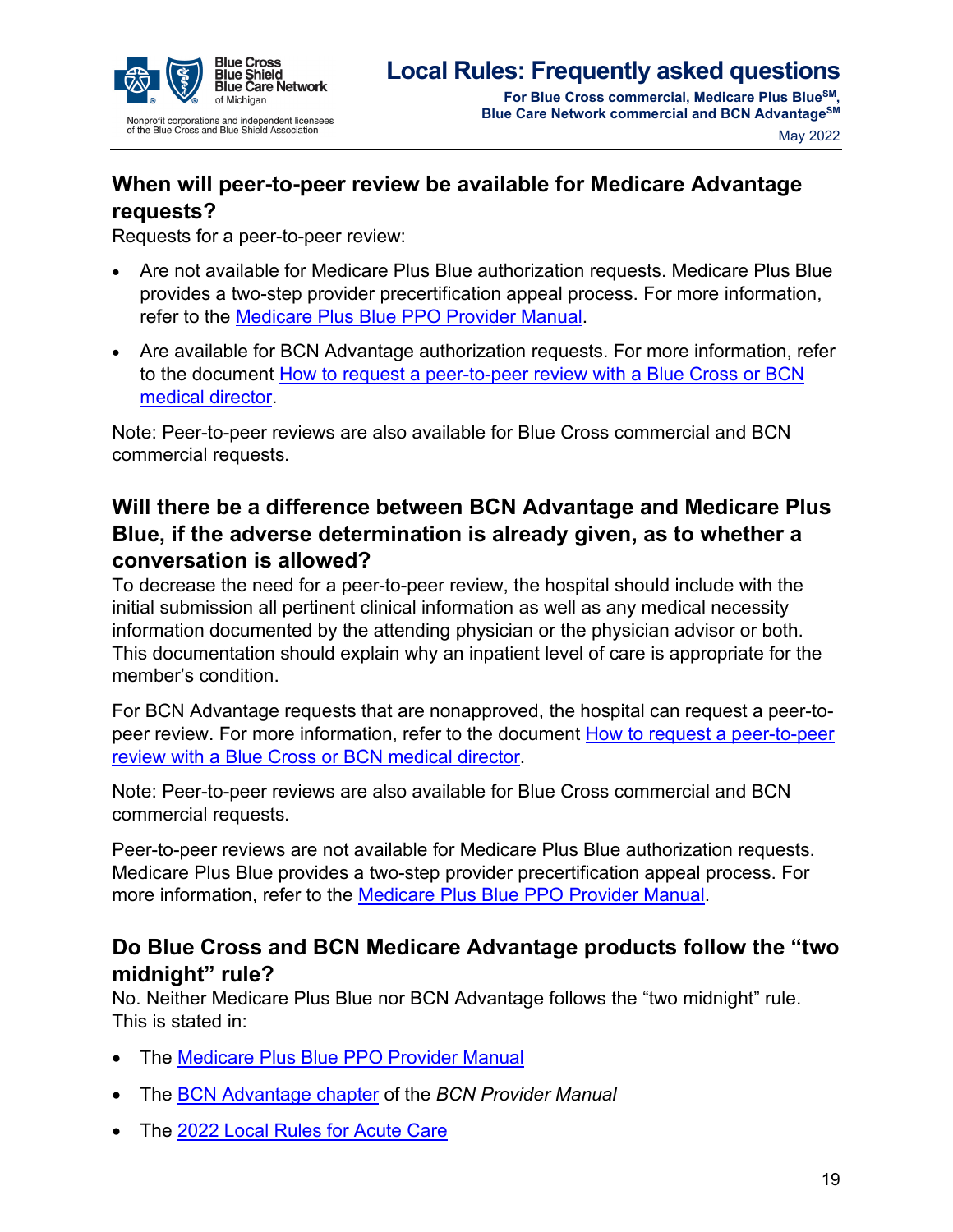

# <span id="page-19-0"></span>**Would the InterQual criteria supersede a provider's judgment for Medicare Advantage members who are not able to be admitted per the Center for Medicare & Medicaid Services' "two midnight" rule?**

Blue Cross and BCN do not follow the "two midnight" rule, as stated in our provider manuals and in the [2022 Local Rules for Acute Care.](https://ereferrals.bcbsm.com/docs/common/common-2022-interqual-mod.pdf)

The hospital must decide which level of care is appropriate for each member based on the member's severity of illness and the intensity of services needed (observation versus inpatient).

For members who are not in a critical care setting and who have one of the 21 conditions identified in the Local Rules, we're asking that you don't submit the authorization request to us until after the first two days. This will allow you time to gather all of the pertinent clinical information and submit a more complete clinical representation of the member.

On day 3, we'll review and process the request.

If the request doesn't meet episode day 3 InterQual criteria, we'll request clinical document with medical necessity information. We'll refer the request and the clinical documentation to a medical director for secondary review.

For members in a critical care setting, you can submit the authorization request before the two days has elapsed.

For all requests, the hospital must include all pertinent clinical documentation that explains the medical necessity for an inpatient admission.

# <span id="page-19-1"></span>**By requiring that all members with the specified conditions must remain in observation status for the first 48 hours, the CMS "two midnight" rule permits instances in which medical necessity would allow an inpatient status based on the treating physician's judgment of the need for a hospital level of care.**

We've updated the language that previously stated that an observation setting is not required.

The hospital must decide which level of care is appropriate for each member based on the member's severity of illness and the intensity of services needed (observation versus inpatient).

For members who have one of the 21 conditions in the Local Rules and who are not in a critical care setting, submit the authorization request on the third day, after the member has been in the hospital two days. We'll apply InterQual criteria for episode day 3:

• If the request meets criteria, we'll approve it.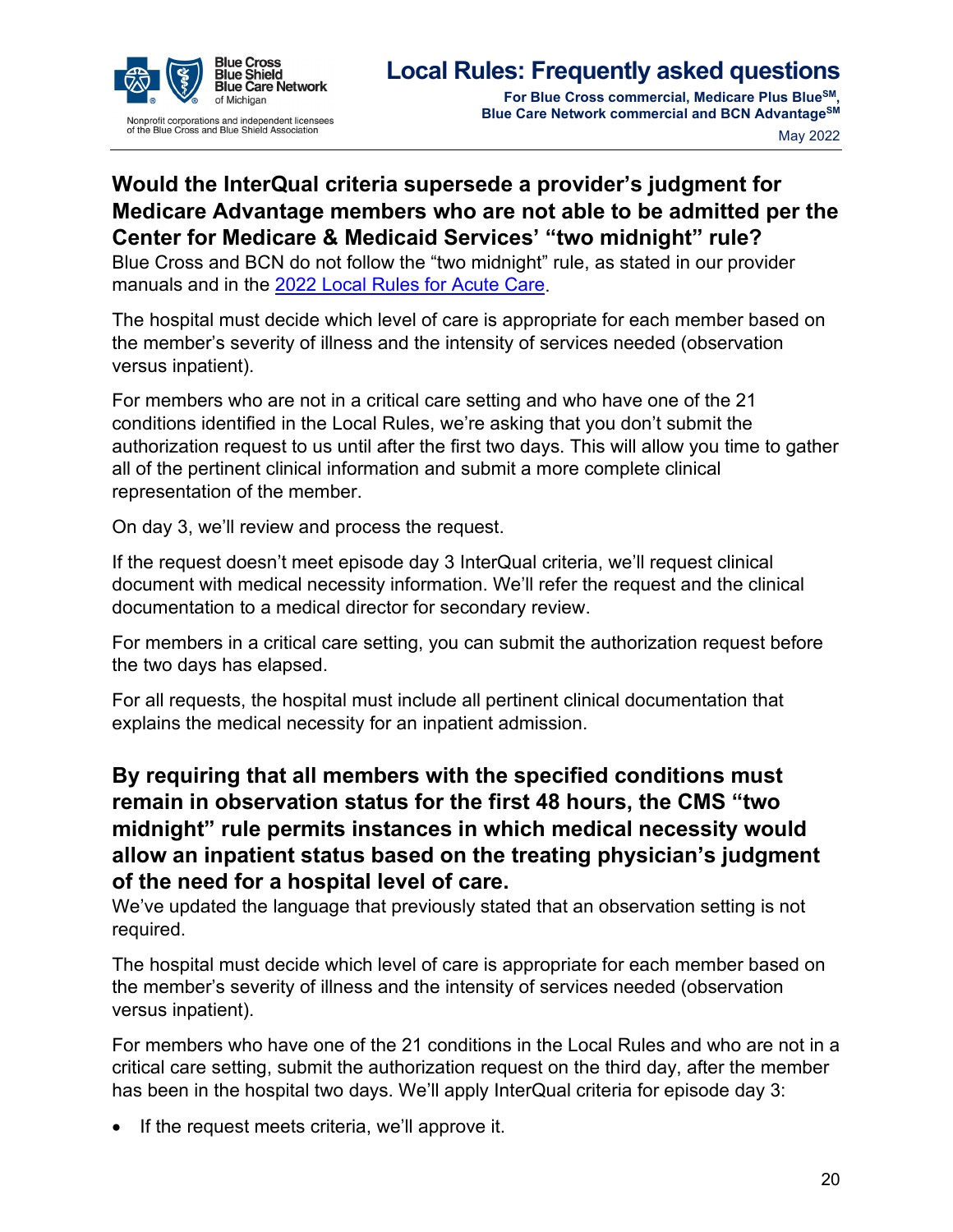

- If the request doesn't meet criteria, we'll refer it to a medical director for secondary review, along with the clinical documentation that was submitted. Individual circumstances will be considered in the secondary review determination.
- If the member's stay in the hospital was less than the two days, we'll refer the case to a medical director for secondary review.

If the member is appropriate for discharge within two days, Blue Cross and BCN will reimburse as observation. The hospital will need to submit a claim for observation reimbursement.

Note: Blue Cross and BCN don't require an observation order when reimbursing an observation claim.

# <span id="page-20-0"></span>**Are Blue Cross and BCN going to waive the case manager's obligation to provide the** *Medicare Outpatient Observation Notice* **and**  *An Important Message from Medicare About Your Rights***, since the Local Rules could increase their workload?**

No. These are forms required by CMS and the obligation to provide them cannot be waived. Refer to the following manuals for information on the requirements to provide these forms:

- The **Medicare Plus Blue PPO Provider Manual**
- The [BCN Advantage chapter](https://ereferrals.bcbsm.com/docs/bcn/bcn-15bcnadvantage.pdf) of the *BCN Provider Manual*

The *MOON* form must be provided to the member until an admission is approved.

Blue Cross and BCN are not dictating what level of care to admit the member to. The hospital must decide which level of care is appropriate for each member based on the member's severity of illness and the intensity of services needed (observation versus inpatient).

#### <span id="page-20-1"></span>**Why don't Blue Cross and BCN follow the CMS definition of an observation?**

Blue Cross and BCN **do** follow the CMS definition of observation level of care: Medicare Managed Plans can make determinations based on: medical necessity of plan-covered services; internal policies reviewed and approved by the medical director; involvement of the medical director; and the member's medical history (e.g., diagnoses, conditions, functional status), physician recommendations, and clinical notes).

Observation status does not require authorization.

In addition, Blue Cross and BCN don't require an observation order when reimbursing an observation claim.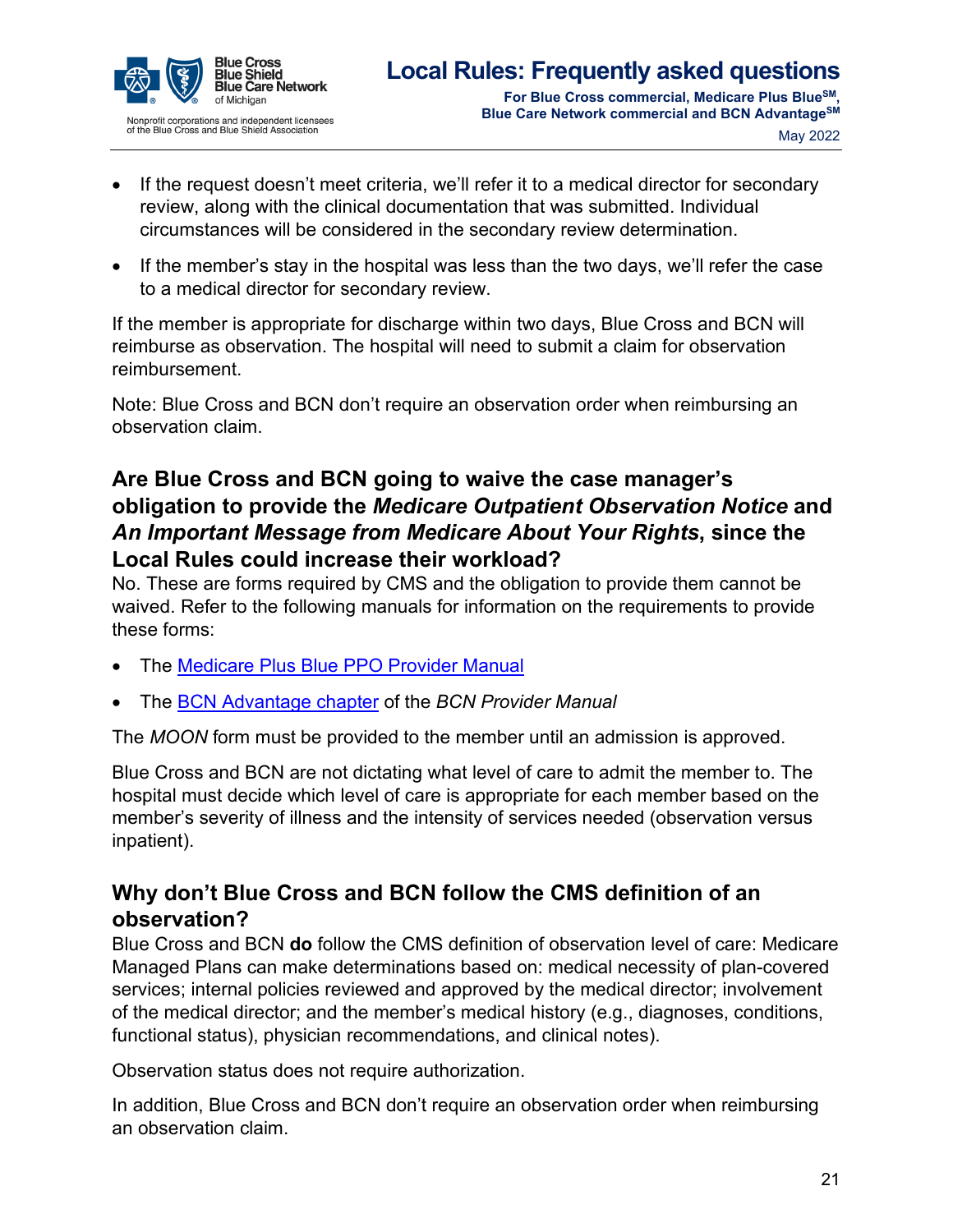



<span id="page-21-0"></span>**A likely unintended consequence of the Local Rules is reduced CMS payments to teaching hospitals, which will be disproportionally penalized under the rules. CMS currently pays a teaching hospital for the cost of indirect medical education, or IME, for inpatient services. By shifting cases to outpatient observation that are appropriately inpatient cases under CMS policy, hospitals will lose vital IME payments from CMS, putting additional financial strain on teaching hospitals.** 

Inpatient prospective payment systems, or IPPSs, were designed to cover the costs of inpatient stays and assure appropriate reimbursement for hospital services that could be delivered only in an inpatient setting.

"The patient must demonstrate signs and/or symptoms severe enough to warrant the need for medical care and must receive services of such intensity that they can be furnished safely and effectively only on an inpatient basis." (Medicare Quality Improvement Organization Manual Chapter 4, Section 4110)

An important part of IPPSs was the appropriate use of observation stays to determine whether patients really needed care that could be provided only in an inpatient setting.

The Blue Cross and BCN Local Rules help to ensure that hospitalizations are appropriate when determining the level of reimbursement (inpatient versus observation).

# <span id="page-21-1"></span>**The Local Rules requirement may result in Blue Cross patients receiving a lower level of care than non-Blue Cross patients for the same condition. This requirement would also be contrary to Medicare policy for observation services.**

As a Medicare Advantage organization, Blue Cross and BCN are allowed to determine specific prior authorization program requirements that differ from traditional fee-forservice Medicare requirements.

The hospital must decide which level of care is appropriate for each member based on the member's severity of illness and the intensity of services needed (observation versus inpatient).

The Local Rules are expected to help ensure the appropriateness of the level of care for the member and to decrease nonapprovals due to inadequate information.

Medicare managed plans have the ability to make determinations based on: the medical necessity of plan-covered services; internal policies reviewed and approved by the medical director; involvement of the organization's medical director and the member's medical history (e.g., diagnoses, conditions, functional status), physician recommendations, and clinical notes.